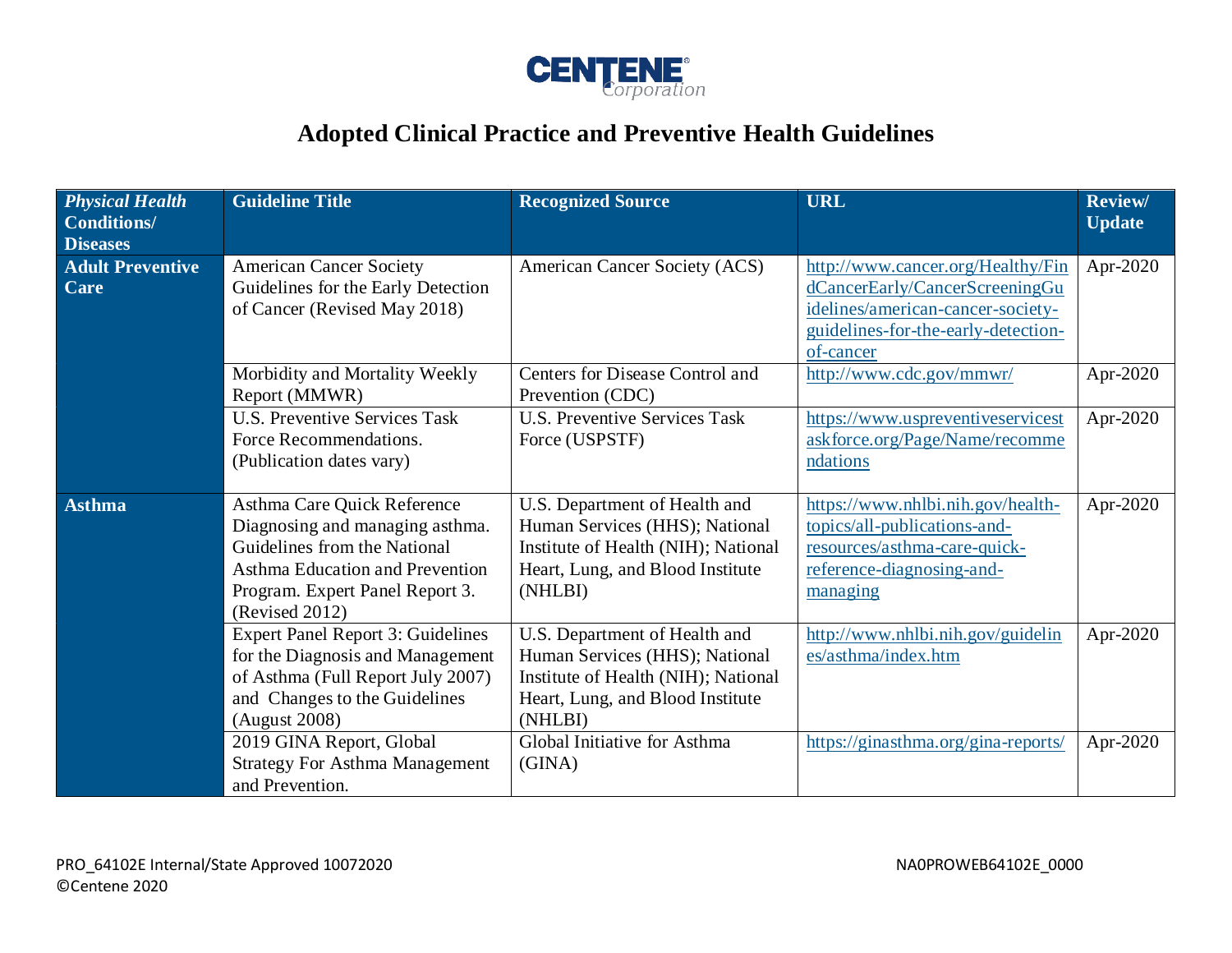

| <b>Physical Health</b><br><b>Conditions/</b><br><b>Diseases</b> | <b>Guideline Title</b>                                                                                                                                                                | <b>Recognized Source</b>                                                    | <b>URL</b>                                                                                                                                                      | <b>Review/</b><br><b>Update</b> |
|-----------------------------------------------------------------|---------------------------------------------------------------------------------------------------------------------------------------------------------------------------------------|-----------------------------------------------------------------------------|-----------------------------------------------------------------------------------------------------------------------------------------------------------------|---------------------------------|
| <b>Back Pain</b>                                                | Low Back Pain, Adult Acute and<br>Subacute (Updated March 2018)                                                                                                                       | <b>Institute for Clinical Systems</b><br>Improvement (ICSI)                 | https://www.icsi.org/guideline/low<br>-back-pain/                                                                                                               | Apr-2020                        |
|                                                                 | Clinical Practice Guideline for<br>Diagnosis and Treatment of Low<br>Back Pain. (2017).                                                                                               | Department of Veterans Affairs and<br>the Department of Defense<br>(VA/DoD) | https://www.healthquality.va.gov/<br>guidelines/Pain/lbp/VADoDLBPC<br>PGClinicianSummary092917.pdf                                                              | Apr-2020                        |
| <b>Cancer</b>                                                   | Radiation Therapy for the Whole<br>Breast: An American Society for<br>Radiation Oncology (ASTRO)<br><b>Evidence-Based Guidelines</b>                                                  | American Society for Radiation<br>Oncology (ASTRO)                          | https://www.practicalradonc.org/c<br>ms/10.1016/j.prro.2018.01.012/att<br>achment/775de137-63cb-4c5d-<br>a7f9-95556340d0f6/mmc1.pdf                             | Apr-2020                        |
|                                                                 | Diagnosis and Treatment of Low<br>Back Pain: a Joint Clinical Practice<br>Guideline from the American<br>College of Physicians and the<br>American Pain Society (February 5,<br>2008) | American College of Physicians;<br><b>American Pain Society</b>             | http://annals.org/article.aspx?articl<br>$eid = 736814$<br>and<br>http://annals.org/aim/fullarticle/73<br>9339/correction-diagnosis-<br>treatment-low-back-pain | Apr-2020                        |
|                                                                 | Noninvasive Treatments for Acute,<br>Subacute, and Chronic Low Back<br>Pain: A Clinical Practice Guideline<br>From the American College of<br>Physicians (April 2017)                 | American College of Physicians                                              | http://annals.org/aim/fullarticle/26<br>03228/noninvasive-treatments-<br>acute-subacute-chronic-low-back-<br>pain-clinical-practice                             | Apr-2020                        |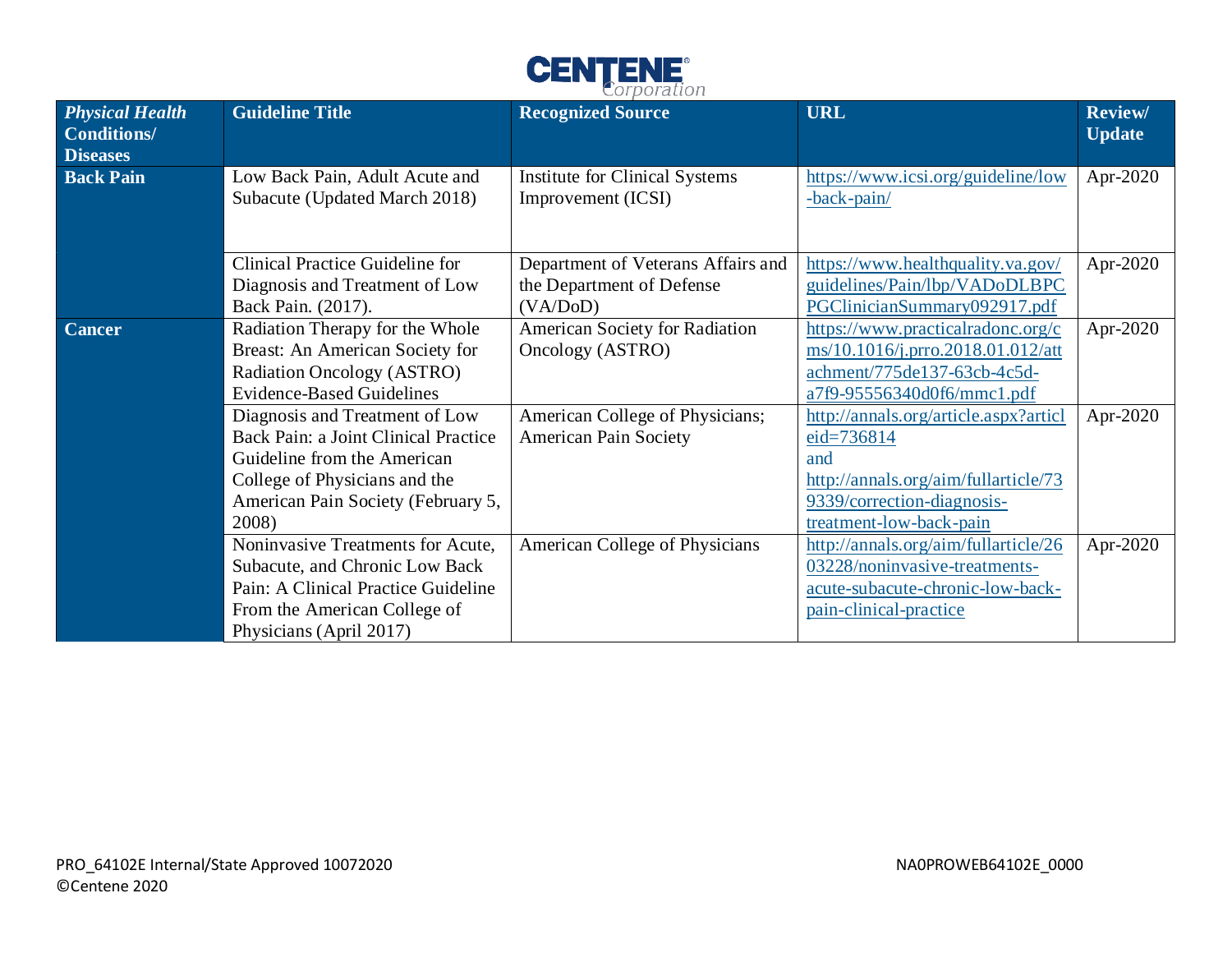

| <b>Physical Health</b><br><b>Conditions/</b><br><b>Diseases</b> | <b>Guideline Title</b>                                                                                                                                                                       | <b>Recognized Source</b>                                                                | <b>URL</b>                                                                                                                                                                                                                                                                                        | <b>Review/</b><br><b>Update</b> |
|-----------------------------------------------------------------|----------------------------------------------------------------------------------------------------------------------------------------------------------------------------------------------|-----------------------------------------------------------------------------------------|---------------------------------------------------------------------------------------------------------------------------------------------------------------------------------------------------------------------------------------------------------------------------------------------------|---------------------------------|
|                                                                 | ASTRO/ASCO/AUA Guideline on<br>Hypofractionation for Localized<br>Prostate Cancer, November 2018<br>AUA/ASTRO/SUO Guideline on<br><b>Clinically Localized Prostate</b><br>Cancer, April 2017 | American Society for Radiation<br>Oncology (ASTRO)                                      | https://www.astro.org/Patient-<br>Care-and-Research/Clinical-<br>Practice-Statements/ASTRO-39;s-<br>guideline-on-hypofractionation-<br>for-loca<br>https://www.astro.org/Patient-<br>Care-and-Research/Clinical-<br>Practice-Statements/ASTRO-39;s-<br>evidence-based-guideline-on-<br>clinically | Apr-2020                        |
|                                                                 | ASCO Guidelines by Clinical Area                                                                                                                                                             | American Society of Clinical<br>Oncology                                                | https://www.asco.org/research-<br>guidelines/quality-<br>guidelines/guidelines                                                                                                                                                                                                                    | Apr-2020                        |
|                                                                 | NCCN Guidelines® & Clinical<br>Resources                                                                                                                                                     | <b>National Comprehensive Cancer</b><br>Network (NCCN)                                  | https://www.nccn.org/professional<br>s/physician_gls/default.aspx                                                                                                                                                                                                                                 | Apr-2020                        |
| <b>Chlamydia</b><br><b>Screening</b>                            | <b>Final Recommendation Statement</b><br>Gonorrhea and Chlamydia:<br>Screening, September 2014                                                                                               | <b>U.S. Preventive Services Task</b><br>Force (USPSTF)                                  | http://www.uspreventiveservicesta<br>skforce.org/Page/Document/Reco<br>mmendationStatementFinal/chlam<br>ydia-and-gonorrhea-screening                                                                                                                                                             | Apr-2020                        |
| <b>Congenital</b><br><b>Disorders</b>                           | The Care of Children With<br>Congenital Heart Disease in Their<br>Primary Medical Home. (2017).                                                                                              | American Academy of Pediatrics<br>(AAP) and the American College of<br>Cardiology (ACC) | https://pediatrics.aappublications.org/<br>content/140/5/e20172607                                                                                                                                                                                                                                | Apr-2020                        |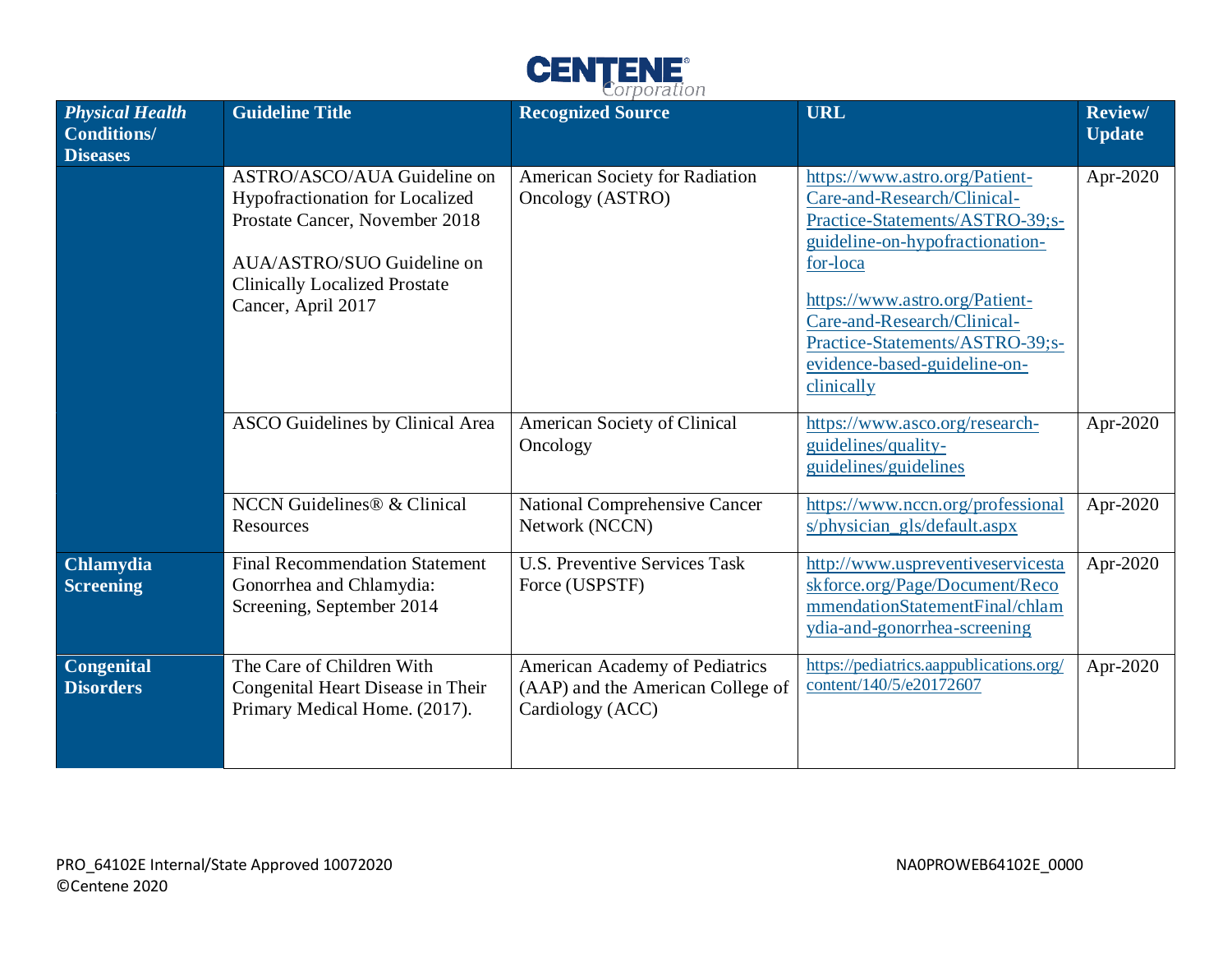

| <b>Physical Health</b><br><b>Conditions/</b><br><b>Diseases</b> | <b>Guideline Title</b>                                                                                                                                                                                                                                                                                                                              | <b>Recognized Source</b>                                                                                                                                                                                                                            | <b>URL</b>                                                                                                                                                                                                                                       | Review/<br><b>Update</b> |
|-----------------------------------------------------------------|-----------------------------------------------------------------------------------------------------------------------------------------------------------------------------------------------------------------------------------------------------------------------------------------------------------------------------------------------------|-----------------------------------------------------------------------------------------------------------------------------------------------------------------------------------------------------------------------------------------------------|--------------------------------------------------------------------------------------------------------------------------------------------------------------------------------------------------------------------------------------------------|--------------------------|
| $\overline{\mathbf{COPD}}$                                      | Global Strategy for the Diagnosis,<br>Management, and Prevention of<br>Chronic Obstructive Pulmonary<br>Disease (2019 Report)                                                                                                                                                                                                                       | The Global Initiative for Chronic<br><b>Obstructive Lung Disease</b>                                                                                                                                                                                | https://goldcopd.org/wp-<br>content/uploads/2018/11/GOLD-<br>2019-v1.7-FINAL-14Nov2018-<br>WMS.pdf                                                                                                                                               | Apr-2020                 |
|                                                                 | Clinical Practice Guideline for the<br>Management of Chronic<br><b>Obstructive Pulmonary Disease.</b><br>$(2014 - update in progress).$                                                                                                                                                                                                             | United States Department of<br>Veteran Affairs (VA) and the<br>Department of Defense (DoD)                                                                                                                                                          | https://www.healthquality.va.gov/gui<br>delines/cd/copd/                                                                                                                                                                                         | Apr-2020                 |
| <b>Coronary Artery</b><br><b>Disease</b>                        | <b>Integrated Guidelines for</b><br>Cardiovascular Health and Risk<br>Reduction in Children and<br>Adolescents. The Report of the<br>Expert Panel (October 2012)<br><b>ACC/AHA Prevention Guideline:</b><br>2013 ACC/AHA Guideline on the<br>Assessment of Cardiovascular Risk.<br>(Circulation. 2014; 129:S49-S73)<br>(Published online Nov. 2013) | U.S. Department of Health and<br>Human Services (HHS); National<br>Institute of Health (NIH); National<br>Heart, Lung, and Blood Institute<br>(NHLBI)<br>American College of Cardiology<br>(ACC) and American Heart<br>Association (AHA) Task Force | https://www.nhlbi.nih.gov/health-<br>topics/integrated-guidelines-for-<br>cardiovascular-health-and-risk-<br>reduction-in-children-and-<br>adolescents<br>http://www.onlinejacc.org/search/a<br>ssessment%252Bof%252Bcardiov<br>ascular%252Brisk | Apr-2020<br>Apr-2020     |
|                                                                 | Routine Assessment and Promotion<br>of Physical Activity in Healthcare<br>Settings; A scientific statement<br>from the American heart<br>association (Circulation. 2018;<br>137:e495-e522)                                                                                                                                                          | American Heart Association (AHA)                                                                                                                                                                                                                    | https://www.ahajournals.org/looku<br>p/doi/10.1161/CIR.000000000000<br>0559                                                                                                                                                                      | Apr-2020                 |
|                                                                 | <b>AHA Scientific Statement:</b><br>Secondary Prevention of<br>Atherosclerotic Cardiovascular<br>Disease in Older Adults.<br>(Circulation. 2013; 128:2422-2446)                                                                                                                                                                                     | American Heart Association (AHA)                                                                                                                                                                                                                    | http://circ.ahajournals.org/content/<br>128/22/2422.full                                                                                                                                                                                         | Apr-2020                 |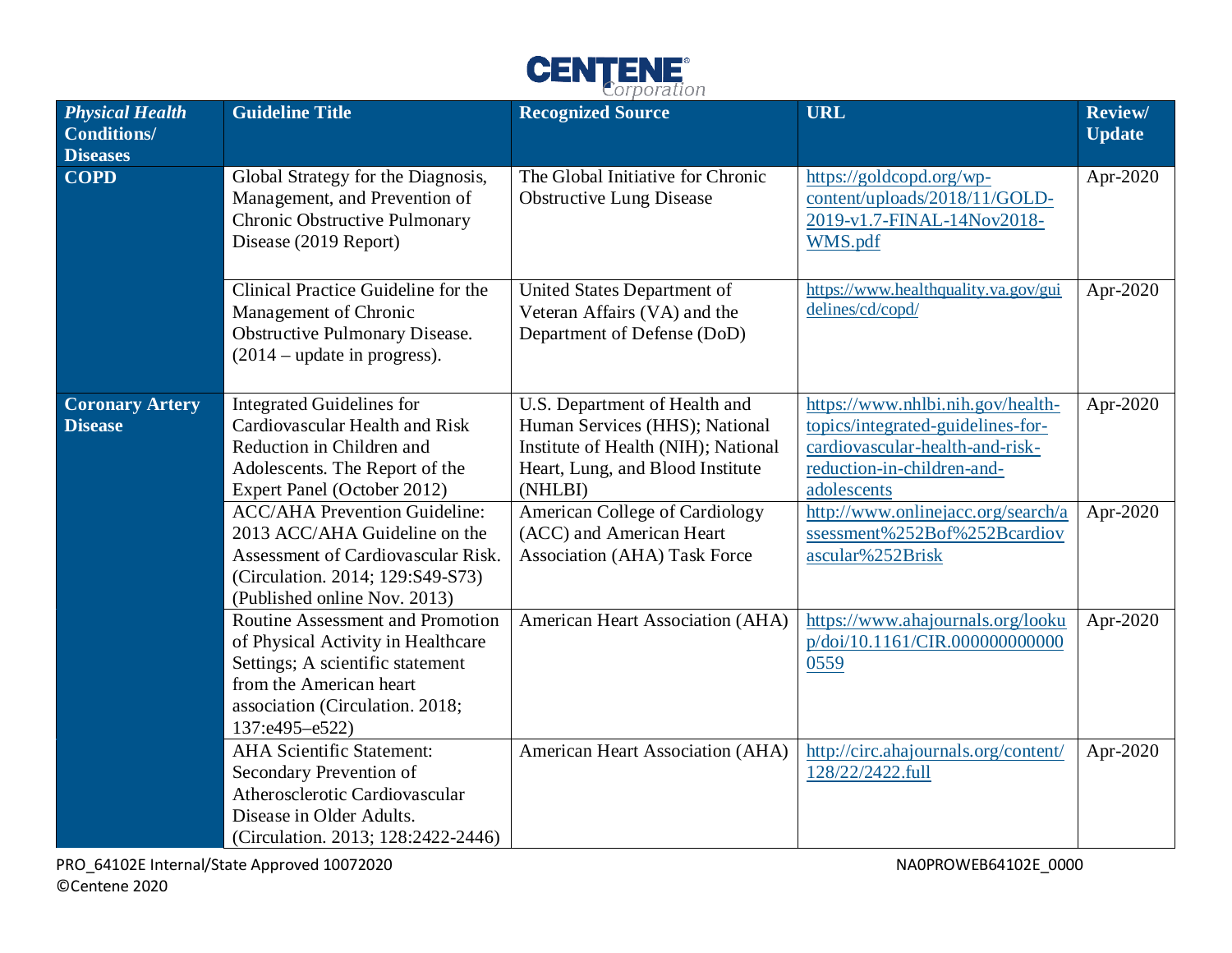

|                                                                 |                                                                                                                                                                                                                                                                  | $\omega$ , porduction                                                                                                        |                                                                                                                                                                                        |                                 |
|-----------------------------------------------------------------|------------------------------------------------------------------------------------------------------------------------------------------------------------------------------------------------------------------------------------------------------------------|------------------------------------------------------------------------------------------------------------------------------|----------------------------------------------------------------------------------------------------------------------------------------------------------------------------------------|---------------------------------|
| <b>Physical Health</b><br><b>Conditions/</b><br><b>Diseases</b> | <b>Guideline Title</b>                                                                                                                                                                                                                                           | <b>Recognized Source</b>                                                                                                     | <b>URL</b>                                                                                                                                                                             | <b>Review/</b><br><b>Update</b> |
|                                                                 | AHA/ACC/ASH Scientific<br><b>Statement Treatment of</b><br>Hypertension in Patients with<br>Coronary Artery Disease.<br>(Circulation 2015;131:e435-e470)                                                                                                         | <b>American Heart Association</b><br>(AHA), American College of<br>Cardiology (ACC), and American<br>Society of Hypertension | http://circ.ahajournals.org/content/<br>131/19/e435.full                                                                                                                               | Apr-2020                        |
|                                                                 | <b>AHA/ACCF Guideline: Secondary</b><br>Prevention and Risk Reduction<br>Therapy for Patients with Coronary<br>and Other Atherosclerotic Vascular<br>Disease, 2011 Update (Circulation.<br>2011; 124: 2458-2473) and                                             | American Heart Association (AHA)<br>and American College of<br>Cardiology Foundation (ACC)                                   | http://circ.ahajournals.org/content/<br>124/22/2458.full.pdf                                                                                                                           | Apr-2020                        |
|                                                                 | 2019 AHA/ACCF Guideline on the<br>Primary Prevention of<br>Cardiovascular Disease: A Report<br>of the American College of<br>Cardiology/American Heart<br><b>Association Task Force on Clinical</b><br>Practice Guidelines. (Correction,<br>Volume 141, Issue 4) | American Heart Association (AHA)<br>and American College of<br>Cardiology Foundation (ACC)                                   | https://www.ahajournals.org/actio<br>n/doSearch?AllField=a+report+of<br>+the+american+college+of+cardio<br>logy%2Famerican+heart+associati<br>on+task+force+on+clinical+practi<br>$ce$ | Apr-2020                        |
| <b>Critical Care</b>                                            | Surviving Sepsis Campaign:<br><b>International Guidelines for</b><br>Management of Severe Sepsis and<br>Septic Shock: 2016                                                                                                                                       | Society of Critical Care Medicine<br>and European Society of Intensive<br>Care Medicine.                                     | https://journals.lww.com/ccmjourn<br>al/Fulltext/2017/03000/Surviving<br>Sepsis Campaign<br>International.<br>$15 \text{.asp}$                                                         | Apr-2020                        |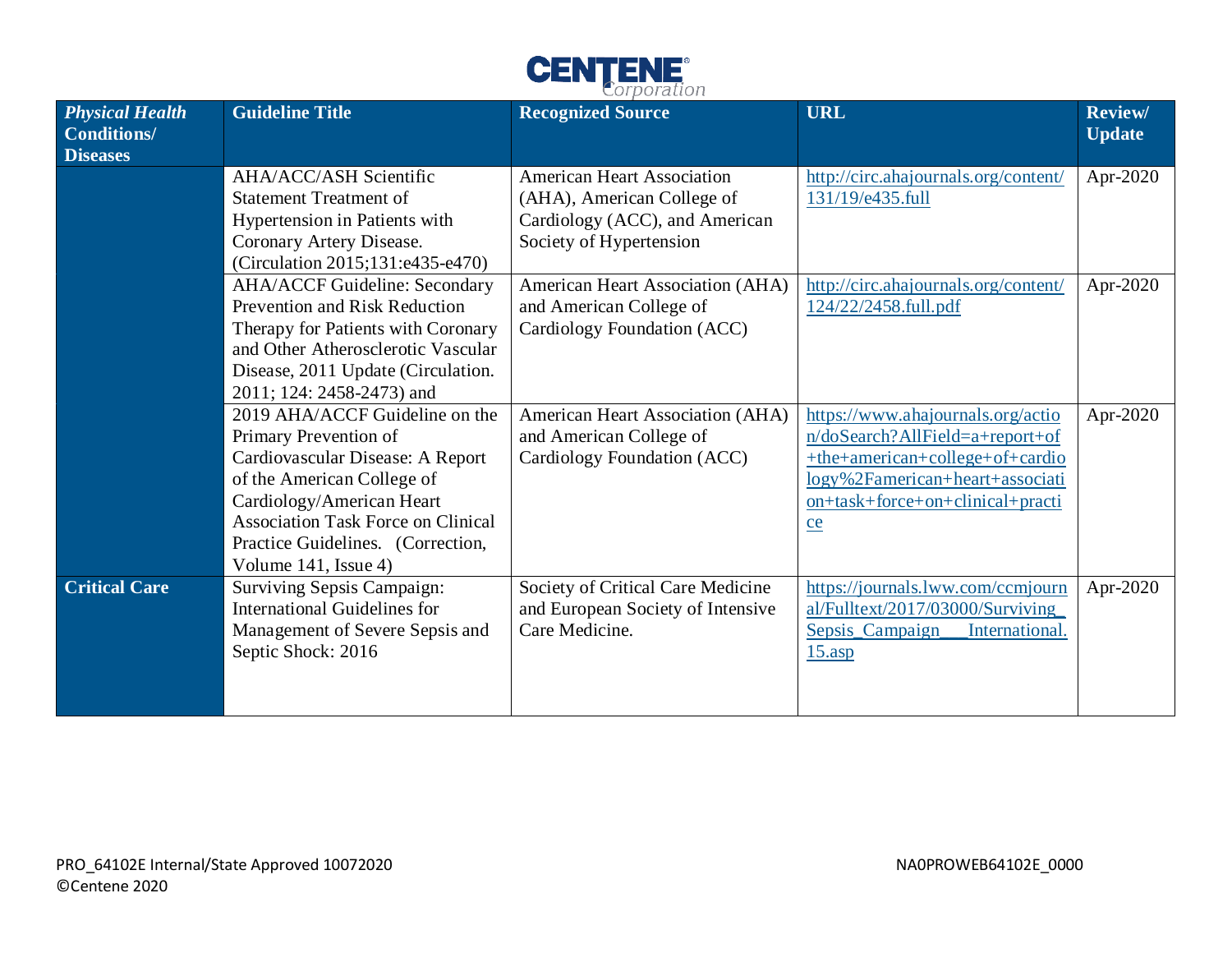

| <b>Physical Health</b><br><b>Conditions/</b><br><b>Diseases</b> | <b>Guideline Title</b>                                                                                                                                                                                                                                                                                                    | <b>Recognized Source</b>                                                                             | <b>URL</b>                                                                           | <b>Review/</b><br><b>Update</b> |
|-----------------------------------------------------------------|---------------------------------------------------------------------------------------------------------------------------------------------------------------------------------------------------------------------------------------------------------------------------------------------------------------------------|------------------------------------------------------------------------------------------------------|--------------------------------------------------------------------------------------|---------------------------------|
| <b>Diabetes</b>                                                 | <b>AACE/ACE Consensus Statement:</b><br>Consensus Statement by the<br>American Association of Clinical<br><b>Endocrinologists and American</b><br>College of Endocrinology on the<br>Comprehensive Type 2 Diabetes<br>Management Algorithm-2020<br><b>Executive Summary (Endocrine</b><br>Practice 2020; Volume 26, No.1) | American Association of Clinical<br><b>Endocrinologists and American</b><br>College of Endocrinology | https://www.aace.com/pdfs/diabet<br>es/algorithm-exec-summary.pdf                    | Apr-2020                        |
|                                                                 | <b>Clinical Practice Recommendations</b><br>- 2020. Standards of Medical Care<br>in Diabetes (Diabetes Care 2020,<br>Volume 43, Supplement 1)                                                                                                                                                                             | <b>American Diabetes Association</b><br>(ADA)                                                        | https://professional.diabetes.org/co<br>ntent-page/practice-guidelines-<br>resources | Apr-2020                        |
| <b>Epilepsy</b>                                                 | Guidelines by Topic: Epilepsy                                                                                                                                                                                                                                                                                             | American Academy of Neurology<br>and American Epilepsy Society                                       | https://www.aan.com/Guidelines/Ho<br>me/ByTopic?topicId=23                           | Apr-2020                        |
| <b>Frailty and</b><br><b>Special</b><br><b>Populations</b>      | <b>American Geriatrics Society 2019</b><br>Updated AGS Beers Criteria® for<br>Potentially Inappropriate<br>Medication Use in Older Adults.                                                                                                                                                                                | American Geriatrics Society (AGS)                                                                    | https://onlinelibrary.wiley.com/doi/10<br>.1111/jgs.15767                            | Apr-2020                        |
|                                                                 | Managing Medicines for Adults<br>Receiving Social Care in the<br>Community. (2017)                                                                                                                                                                                                                                        | National Institute for Health and<br>Care Excellence (NICE)                                          | https://www.nice.org.uk/guidance/ng6<br>$\overline{1}$                               | Apr-2020                        |
| <b>General Evidence</b><br><b>Based Medicine</b>                | Choosing Wisely (2018)                                                                                                                                                                                                                                                                                                    | Choosing Wisely; American Board<br>of Internal Medicine Foundation                                   | https://www.choosingwisely.org/                                                      | Apr-2020                        |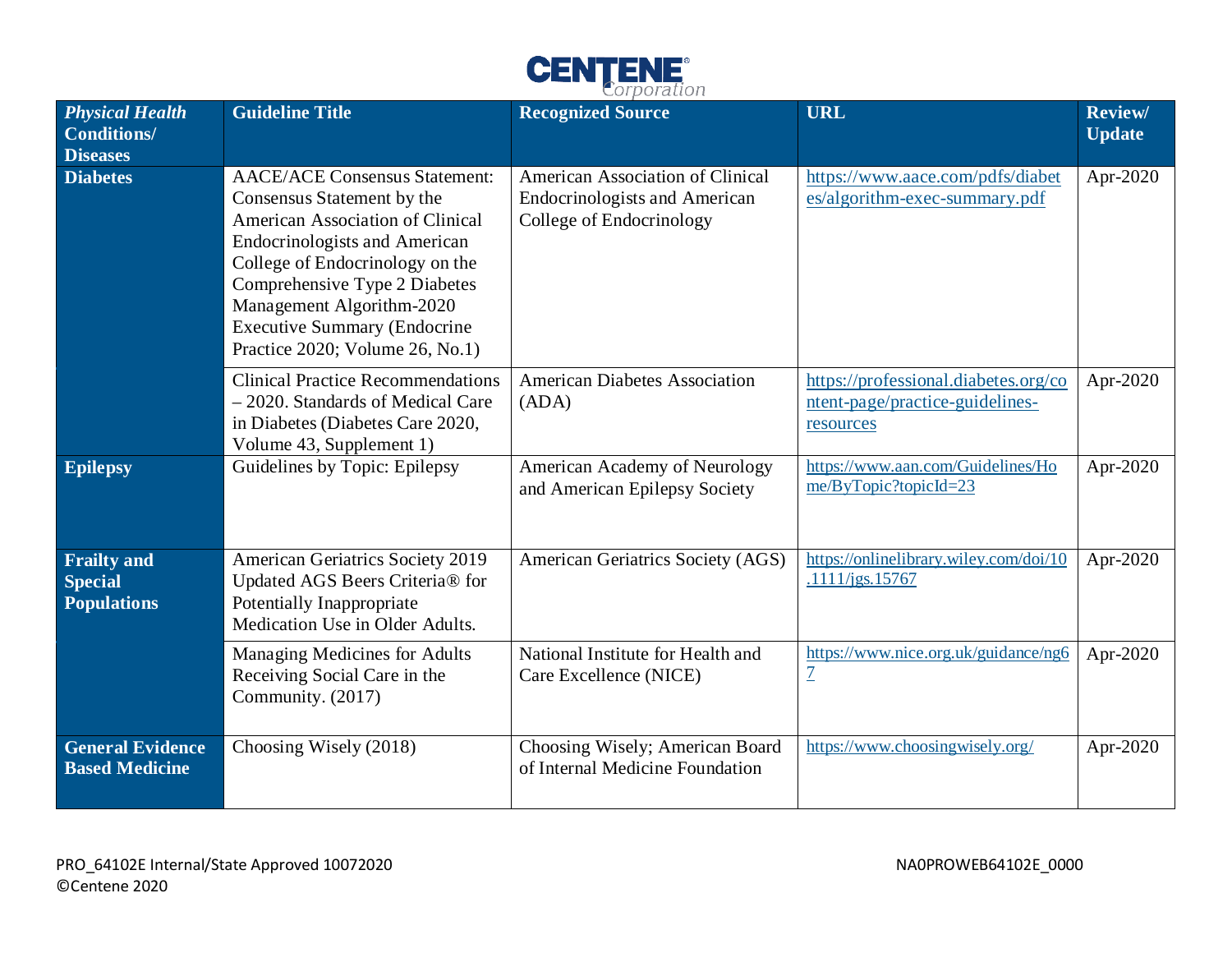

| <b>Physical Health</b><br><b>Conditions/</b> | <b>Guideline Title</b>                                                                                                                                                                                                                     | $C$ , por autori<br><b>Recognized Source</b>                                                                                                                                                                                   | <b>URL</b>                                                                                                                                                                | Review/<br><b>Update</b> |
|----------------------------------------------|--------------------------------------------------------------------------------------------------------------------------------------------------------------------------------------------------------------------------------------------|--------------------------------------------------------------------------------------------------------------------------------------------------------------------------------------------------------------------------------|---------------------------------------------------------------------------------------------------------------------------------------------------------------------------|--------------------------|
| <b>Diseases</b><br><b>Heart Failure</b>      | 2017 ACC/AHA/HFSA Focused<br>Update of the 2013 ACCF/AHA<br>Guideline for the Management of<br>Heart Failure: A Report of the<br>ACC, AHA and HFSA<br>(Circulation. 2017;<br>CIR.0000000000000509, originally<br>published April 28, 2017) | <b>American College of Cardiology</b><br>(ACC) Foundation, American Heart<br>Association (AHA) Task Force on<br>Practice Guidelines and the Heart<br>Failure Society of America (HFSA)                                         | http://www.onlinejacc.org/content/<br>accj/70/6/776.full.pdf?_ga=2.2216<br>68248.1266825403.1554128597-<br>1581546980.1542635095                                          | Apr-2020                 |
|                                              | <b>Updated Clinical Practice</b><br>Guidelines on Heart Failure: An<br>International Alignment (April<br>2017)                                                                                                                             | <b>American Heart Association</b><br>(AHA), American College of<br>Cardiology (ACC) Foundation,<br>Heart Failure Society of American<br>(HFSA), and the Heart Failure<br>Association and the European<br>Society of Cardiology | http://circ.ahajournals.org/content/<br>136/6/e137                                                                                                                        | Apr-2020                 |
| Hemophilia                                   | NHF-McMaster Guideline on Care<br>Models for Hemophilia<br>Management. (2017).                                                                                                                                                             | National Hemophilia Foundation<br>(NHF)                                                                                                                                                                                        | https://onlinelibrary.wiley.com/doi<br>/full/10.1111/hae.13008                                                                                                            | Apr-2020                 |
| <b>HIV/AIDS</b>                              | Human Immunodeficiency Virus<br>(HIV) Infection: Screening. (2019).                                                                                                                                                                        | <b>United States Preventive Services</b><br>Task Force (USPSTF)                                                                                                                                                                | https://www.uspreventiveservicest<br>askforce.org/uspstf/recommendati<br>on/human-immunodeficiency-<br>virus-hiv-infection-screening                                      | Apr-2020                 |
|                                              | Prevention of Human<br>Immunodeficiency Virus (HIV)<br>Infection: Preexposure Prophylaxis.<br>(2019).                                                                                                                                      | <b>United States Preventive Services</b><br>Task Force (USPSTF)                                                                                                                                                                | https://www.uspreventiveservicest<br>askforce.org/uspstf/recommendati<br>on/prevention-of-human-<br>immunodeficiency-virus-hiv-<br>infection-pre-exposure-<br>prophylaxis | Apr-2020                 |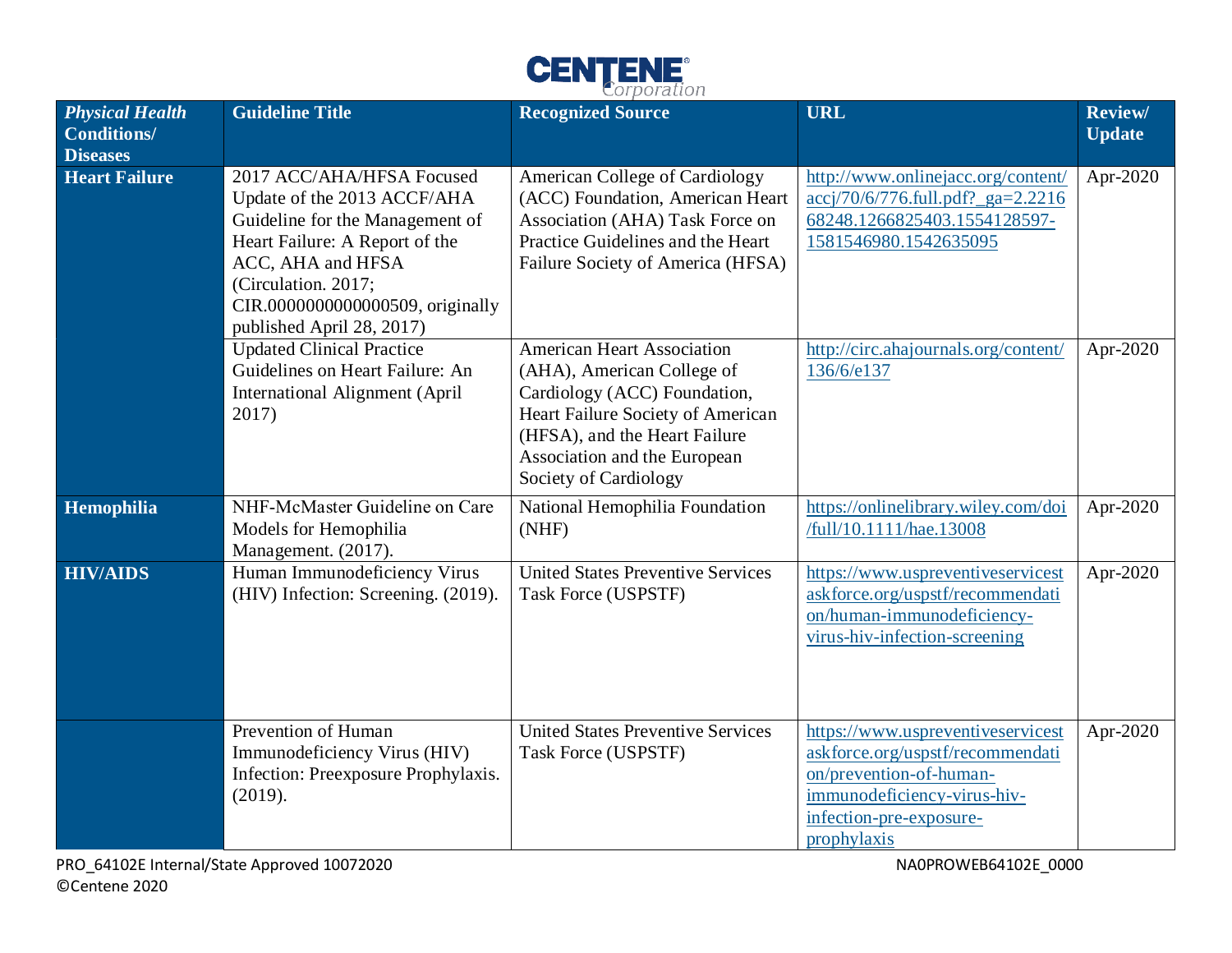

| <b>Physical Health</b><br><b>Conditions/</b><br><b>Diseases</b> | <b>Guideline Title</b>                                                                                                                                                                                   | <b>Recognized Source</b>                                                                                                        | <b>URL</b>                                                                                                                                               | <b>Review/</b><br><b>Update</b> |
|-----------------------------------------------------------------|----------------------------------------------------------------------------------------------------------------------------------------------------------------------------------------------------------|---------------------------------------------------------------------------------------------------------------------------------|----------------------------------------------------------------------------------------------------------------------------------------------------------|---------------------------------|
|                                                                 | Routine Human Immunodeficiency<br>Virus Screening. (2014).                                                                                                                                               | American College of Obstetricians<br>and Gynecologists (ACOG)                                                                   | https://www.acog.org/clinical/clinical<br>-guidance/committee-<br>opinion/articles/2014/05/routine-<br>human-immunodeficiency-virus-<br>screening        | Apr-2020                        |
|                                                                 | Recommendations for the Use of<br>Antiretroviral Drugs in Pregnant<br>Women with HIV Infection and<br><b>Interventions to Reduce Perinatal</b><br>HIV Transmission in the United<br>States. (2019).      | National Institutes of Health (NIH)                                                                                             | https://aidsinfo.nih.gov/guidelines/<br>html/3/perinatal/153/reproductive-<br>options-for-couples-with-the-<br>same-or-differing-hiv-<br>status%E2%80%A2 | Apr-2020                        |
|                                                                 | Diagnosis and Management of<br>Acute HIV Infection. (2018).                                                                                                                                              | <b>AIDS</b> Institute                                                                                                           | https://www.hivguidelines.org/hiv-<br>testing-acute-infection/acute-hiv/                                                                                 | Apr-2020                        |
| Hyperlipidemia                                                  | Lipid Management in Adults<br>(February 2017)                                                                                                                                                            | <b>Institute for Clinical Systems</b><br>Improvement (ICSI)                                                                     | https://www.icsi.org/guideline/lipid-<br>management/                                                                                                     | Apr-2020                        |
|                                                                 | <b>ACC/AHA Prevention Guideline:</b><br>2013 ACC/AHA Guideline on the<br>Treatment of Blood Cholesterol to<br>Reduce Atherosclerotic<br>Cardiovascular Risk in Adults.<br>(Circulation 2014; 129:S1-S45) | <b>American College of Cardiology</b><br>(ACC), American Heart<br>Association (AHA) Task Force on<br><b>Practice Guidelines</b> | https://www.ahajournals.org/doi/fu<br>ll/10.1161/01.cir.0000437738.638<br>53.7a                                                                          | Apr-2020                        |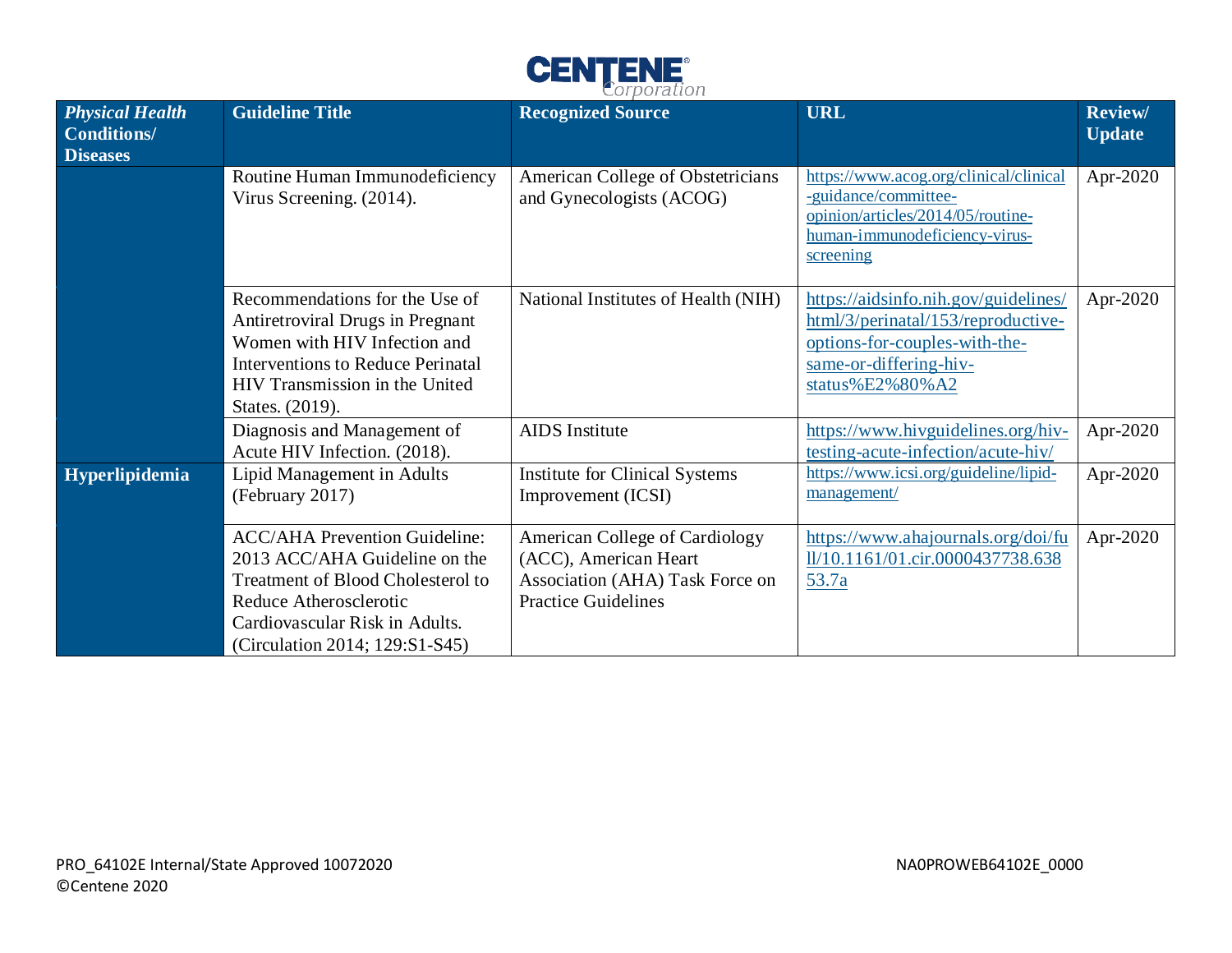

| <b>Physical Health</b><br><b>Conditions/</b><br><b>Diseases</b> | <b>Guideline Title</b>                                                                                                                                                                                                                                                                                                        | <b>Recognized Source</b>                                                 | <b>URL</b>                                                                                                                    | <b>Review/</b><br><b>Update</b> |
|-----------------------------------------------------------------|-------------------------------------------------------------------------------------------------------------------------------------------------------------------------------------------------------------------------------------------------------------------------------------------------------------------------------|--------------------------------------------------------------------------|-------------------------------------------------------------------------------------------------------------------------------|---------------------------------|
| <b>Hypertension</b>                                             | 2017<br>ACC/AHA/AAPA/ABC/ACPM/<br>AGS/APhA/ASH/ASPC/NMA/PC<br>NA Guideline for the Prevention,<br>Detection, Evaluation and<br>Management of High Blood<br>Pressure in Adults; A Report of the<br>American College of<br>Cardiology/American Heart<br><b>Association Task Force on Clinical</b><br><b>Practice Guidelines</b> | Journal of the American College of<br>Cardiology (ACC)                   | http://www.onlinejacc.org/content/<br>71/19/e127.full.pdf?_ga=2.193364<br>781.1266825403.1554128597-<br>1581546980.1542635095 | Apr-2020                        |
| <b>Immunizations</b>                                            | Recommended adult immunization<br>schedule for ages 19 years and<br>older, United States 2020                                                                                                                                                                                                                                 | Advisory Committee on<br><b>Immunization Practices (ACIP)</b>            | http://www.cdc.gov/vaccines/sche<br>dules/hcp/adult.html                                                                      | Apr-2020                        |
|                                                                 | Recommended child and adolescent<br>Immunization Schedule for ages 18<br>years or younger, United States,<br>2020                                                                                                                                                                                                             | Advisory Committee on<br><b>Immunization Practices (ACIP)</b>            | http://www.cdc.gov/vaccines/sche<br>dules/hcp/child-adolescent.html                                                           | Apr-2020                        |
|                                                                 | Prevention and Control of Seasonal<br>Influenza with Vaccines:<br>Recommendations of the ACIP —<br>United States, 2019-20 Influenza<br>Season                                                                                                                                                                                 | Advisory Committee on<br><b>Immunization Practices (ACIP)</b>            | https://www.cdc.gov/mmwr/volum<br>es/68/rr/rr6803a1.htm?s cid=rr680<br>$3a1$ W                                                | Apr-2020                        |
| <b>Lead Poisoning</b>                                           | CDC's Childhood Lead Poisoning<br><b>Prevention Program</b>                                                                                                                                                                                                                                                                   | Advisory Committee On Childhood<br>Lead Poisoning Prevention<br>(ACCLPP) | https://www.cdc.gov/nceh/lead/def<br>ault.htm                                                                                 | Apr-2020                        |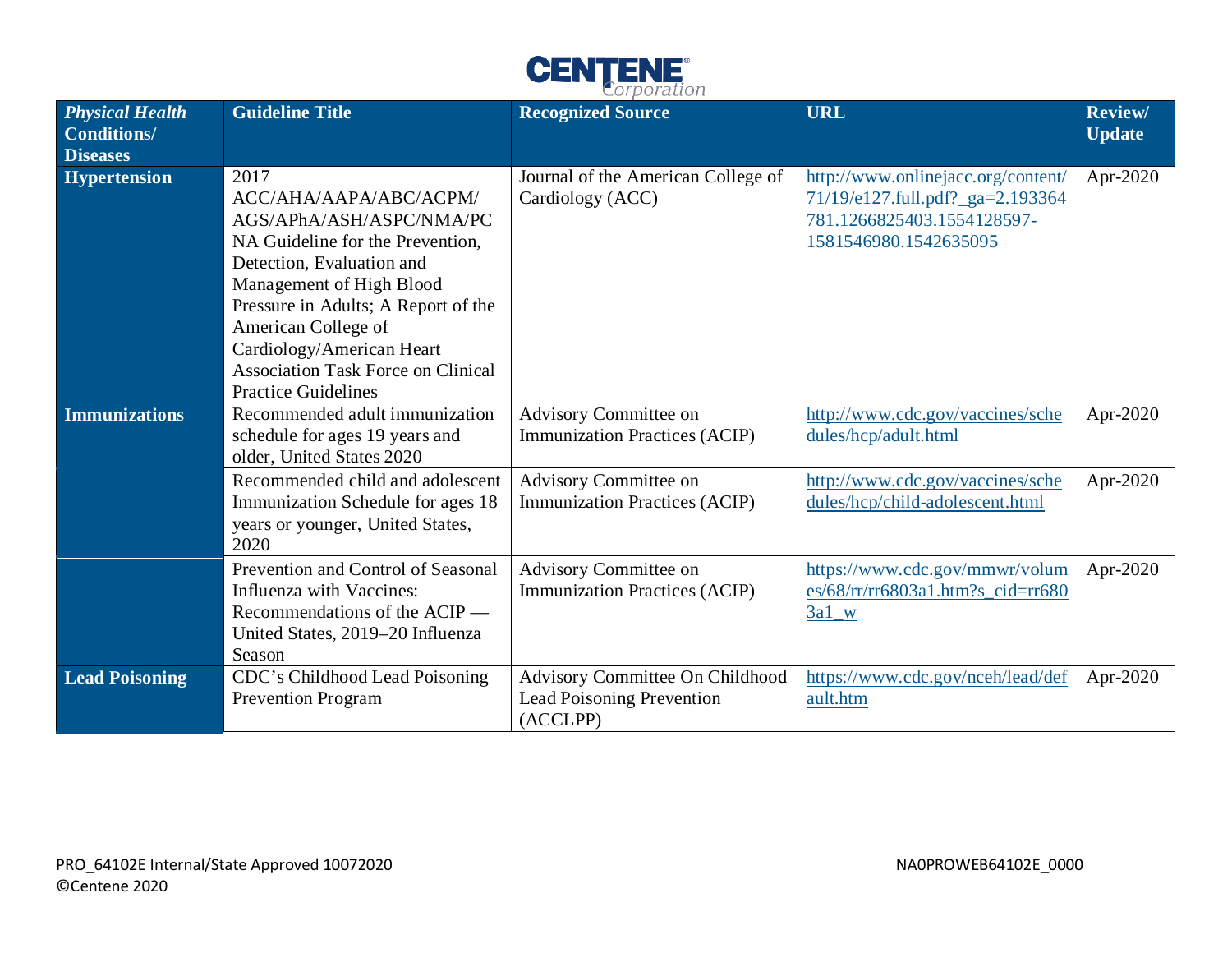

| <b>Physical Health</b><br><b>Conditions/</b><br><b>Diseases</b> | <b>Guideline Title</b>                                                                                                                                                                                 | <b>Recognized Source</b>                                                                                                                                                        | <b>URL</b>                                                                                                                                                                                                                                  | <b>Review/</b><br><b>Update</b> |
|-----------------------------------------------------------------|--------------------------------------------------------------------------------------------------------------------------------------------------------------------------------------------------------|---------------------------------------------------------------------------------------------------------------------------------------------------------------------------------|---------------------------------------------------------------------------------------------------------------------------------------------------------------------------------------------------------------------------------------------|---------------------------------|
|                                                                 | Recommendations for Blood Lead<br>Screening of Medicaid-Eligible<br>Children Aged 1-5 Years: an<br>Updated Approach to Targeting a<br>Group at High Risk (Last Reviewed<br>07/28/2009)                 | Advisory Committee on Childhood<br>Lead Poisoning, Division of<br><b>Environmental and Emergency</b><br>Health Services, and National<br><b>Center for Environmental Health</b> | http://www.cdc.gov/mmwr/previe<br>w/mmwrhtml/rr5809a1.htm                                                                                                                                                                                   | Apr-2020                        |
| <b>Long-Term Care</b>                                           | Transitions of Care in the Long-<br><b>Term Care Continuum Clinical</b><br>Practice Guidelines 2010                                                                                                    | <b>American Medical Directors</b><br>Association                                                                                                                                | https://qioprogram.org/sites/defaul<br>t/files/Transitions_of_Care_in_LT<br>C.pdf                                                                                                                                                           | Apr-2020                        |
| <b>Opioids for</b><br><b>Chronic Pain</b>                       | CDC Guideline for Prescribing<br>Opioids for Chronic Pain (August<br>28, 2019)                                                                                                                         | Centers for Disease Control and<br>Prevention (CDC)                                                                                                                             | https://www.cdc.gov/drugoverdose<br>/prescribing/guideline.html                                                                                                                                                                             | Apr-2020                        |
| <b>Osteoporosis</b>                                             | Clinical Practice Guidelines for the<br>Diagnosis and Treatment of<br>Postmenopausal Osteoporosis.<br>(2010).                                                                                          | American Association of Clinical<br>Endocrinologists (AACE)                                                                                                                     | https://www.aace.com/disease-<br>state-resources/bone-and-<br>parathyroid/clinical-practice-<br>guidelines/clinical-practice                                                                                                                | Apr-2020                        |
|                                                                 | ACOG Practice Bulletin N. 129.<br>Osteoporosis. (2012).                                                                                                                                                | American College of Obstetricians<br>and Gynecologists (ACOG)                                                                                                                   | https://www.aafp.org/afp/2013/08<br>15/p269.html                                                                                                                                                                                            | Apr-2020                        |
| <b>Palliative Care</b>                                          | Palliative Care for Adults. (January<br>2020).                                                                                                                                                         | <b>Institute for Clinical Systems</b><br>Improvement (ICSI)                                                                                                                     | https://www.icsi.org/guideline/palliati<br>ve-care/                                                                                                                                                                                         | Apr-2020                        |
| <b>Pediatric</b><br><b>Preventive Care</b>                      | Guidelines on Periodicity of<br><b>Examination, Preventive Dental</b><br>Services, Anticipatory<br>Guidance/Counseling, and Oral<br>Treatment for Infants, Children,<br>and Adolescents (Revised 2018) | American Academy of Pediatric<br>Dentistry                                                                                                                                      | https://www.aapd.org/research/ora<br>l-health-policies--<br>recommendations/periodicity-of-<br>examination-preventive-dental-<br>services-anticipatory-guidance-<br>counseling-and-oral-treatment-for-<br>infants-children-and-adolescents/ | Apr-2020                        |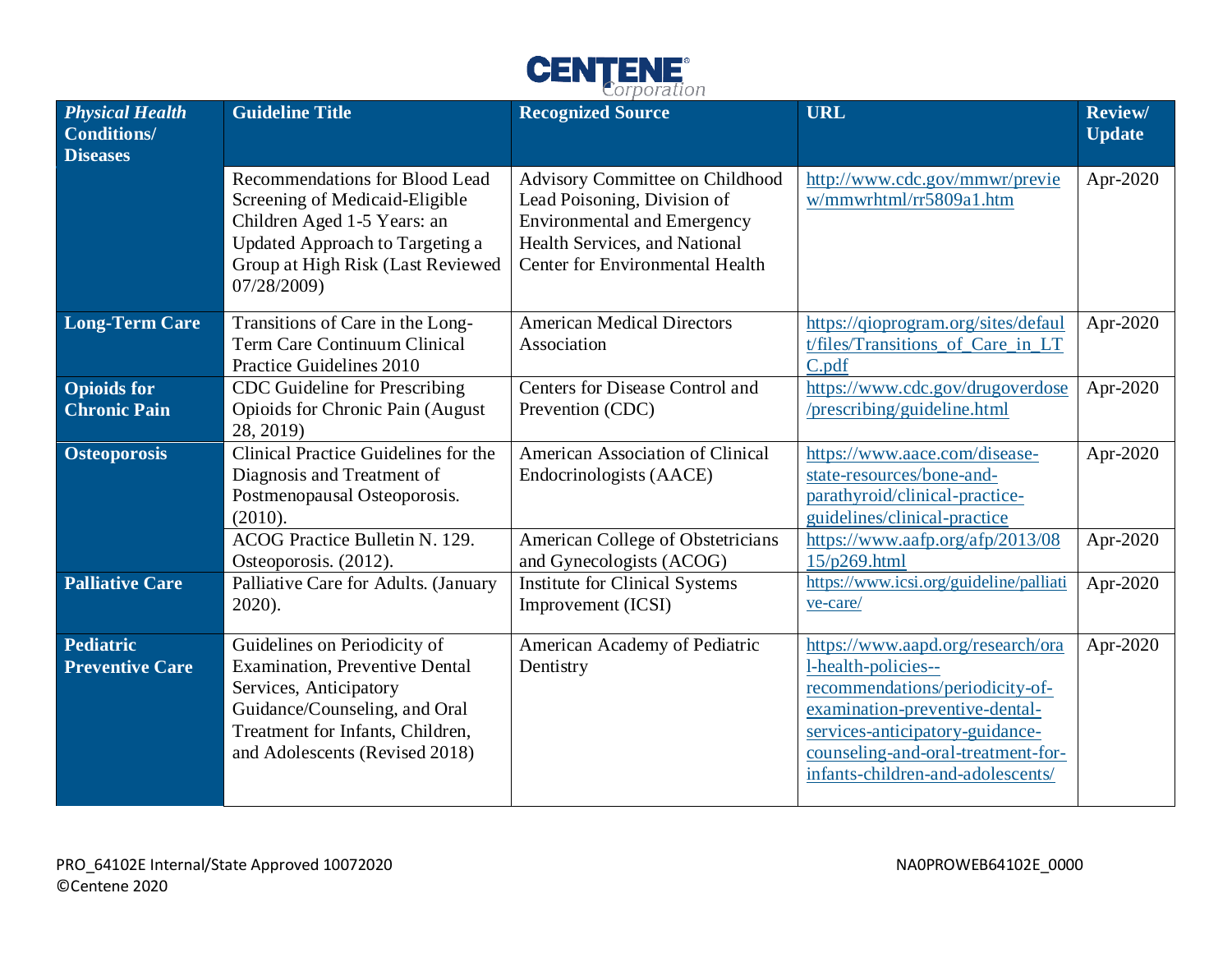

| <b>Physical Health</b><br><b>Conditions/</b><br><b>Diseases</b> | <b>Guideline Title</b>                                                                                                                                                                                                           | <b>Recognized Source</b>                                      | <b>URL</b>                                                                                                                                                                                                                                          | Review/<br><b>Update</b> |
|-----------------------------------------------------------------|----------------------------------------------------------------------------------------------------------------------------------------------------------------------------------------------------------------------------------|---------------------------------------------------------------|-----------------------------------------------------------------------------------------------------------------------------------------------------------------------------------------------------------------------------------------------------|--------------------------|
|                                                                 | Periodicity Schedule:<br><b>Recommendations for Preventive</b><br>Pediatric Health Care (2020)                                                                                                                                   | American Academy of Pediatrics                                | http://www.aap.org/en-<br>us/professional-resources/practice-<br>support/Pages/PeriodicitySchedule<br>.aspx                                                                                                                                         | Apr-2020                 |
| <b>Perinatal Care</b>                                           | AFP by Topic: Prenatal<br>(Publication dates vary)<br>AFP by Topic: Labor, Delivery,<br>and Post-Partum Issues<br>(Publication dates vary)                                                                                       | American Academy of Family<br>Physicians (AAFP)               | https://www.aafp.org/afp/topicMo<br>dules/viewTopicModule.htm?topic<br>ModuleId=25<br>https://www.aafp.org/afp/topicModul<br>es/viewTopicModule.htm?topicModu<br>$leId=16$                                                                          | Apr-2020                 |
|                                                                 | Guidelines for Perinatal Care,<br>Eighth Edition (2017)                                                                                                                                                                          | American College of Obstetricians<br>and Gynecologists (ACOG) | Available online for ACOG<br>members only.<br>https://www.acog.org/clinical/jour<br>nals-and-<br>publications/ebook/guidelines-for-<br>perinatal-care<br>https://www.acog.org/clinical/search#<br>sort=relevancy&f:topic=[obstetric%2<br>0delivery] | Apr-2020                 |
| Pneumonia                                                       | Management of Adults With<br>Hospital-acquired and<br>Ventilator-associated Pneumonia:<br>2016 Clinical Practice<br>Guidelines by the Infectious<br>Diseases Society of America and<br>the American Thoracic Society.<br>(2016). | Infectious Diseases Society of<br>America (IDSA)              | https://www.thoracic.org/statemen<br>ts/resources/tb-opi/hap-vap-<br>guidelines-2016.pdf                                                                                                                                                            | Apr-2020                 |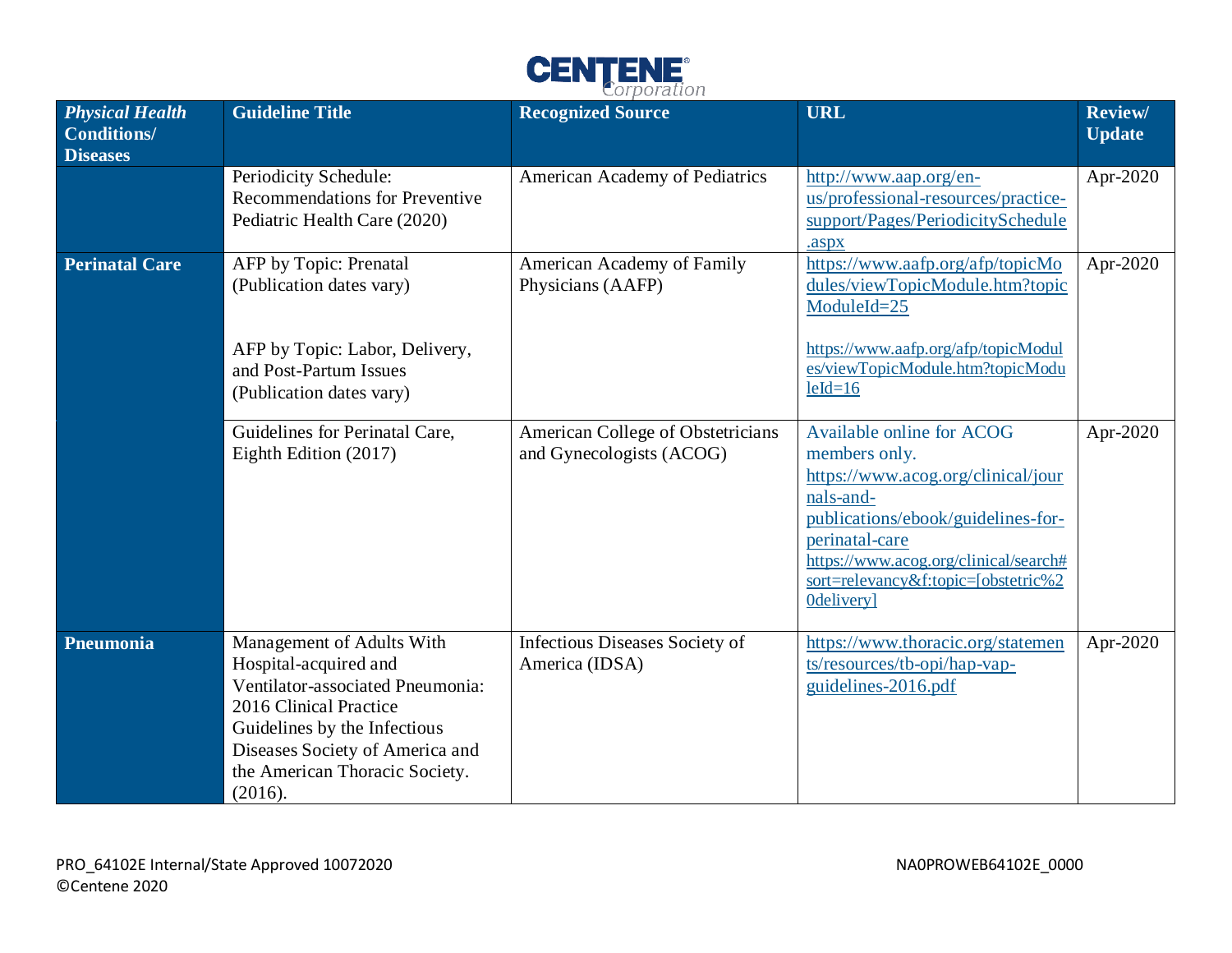

| <b>Physical Health</b><br><b>Conditions/</b><br><b>Diseases</b> | <b>Guideline Title</b>                                                                                                                                                                                                                                            | <b>Recognized Source</b>                                                                                           | <b>URL</b>                                                                                                                   | <b>Review/</b><br><b>Update</b> |
|-----------------------------------------------------------------|-------------------------------------------------------------------------------------------------------------------------------------------------------------------------------------------------------------------------------------------------------------------|--------------------------------------------------------------------------------------------------------------------|------------------------------------------------------------------------------------------------------------------------------|---------------------------------|
|                                                                 | The Management of Community-<br>Acquired Pneumonia in Infants and<br>Children Older Than 3 Months of<br><b>Age: Clinical Practice Guidelines</b><br>by<br>the Pediatric Infectious Diseases<br>Society and the Infectious Diseases<br>Society of America. (2011). | <b>Pediatric Infectious Diseases</b><br>Society (PIDS) and the Infectious<br>Diseases Society of America<br>(IDSA) | https://www.ncbi.nlm.nih.gov/pmc/art<br>icles/PMC7107838/pdf/cir531.pdf                                                      | Apr-2020                        |
| <b>Respiratory Illness</b>                                      | <b>Adult and Pediatric treatment</b><br>recommendations. (Adult reviewed<br>Oct. 2017, Pediatric Feb. 2017).                                                                                                                                                      | Centers for Disease Control and<br>Prevention (CDC)                                                                | http://www.cdc.gov/getsmart/com<br>munity/for-hcp/outpatient-<br>hcp/index.html                                              | Apr-2020                        |
|                                                                 | AFP by Topic: Respiratory Tract<br>Infections (Publication dates vary)                                                                                                                                                                                            | American Academy of Family<br>Physicians (AAFP)                                                                    | http://www.aafp.org/afp/topicMod<br>ules/viewTopicModule.htm?topic<br>ModuleId=29                                            | Apr-2020                        |
|                                                                 | Diagnosis and Treatment of<br>Respiratory Illness in Children and<br>Adults. (Updated September 2017)                                                                                                                                                             | Institute for Clinical Systems<br>Improvement (ICSI)                                                               | https://www.icsi.org/guideline/res<br>piratory-illness/                                                                      | Apr-2020                        |
| <b>Rheumatoid</b><br><b>Arthritis</b>                           | American College of<br>Rheumatology Guideline for the<br>Treatment of Rheumatoid Arthritis.<br>(2019).                                                                                                                                                            | American College of<br>Rheumatology (ACR)                                                                          | https://www.rheumatology.org/Pra<br>ctice-Quality/Clinical-<br>Support/Clinical-Practice-<br>Guidelines/Rheumatoid-Arthritis | Apr-2020                        |
| <b>Sickle Cell</b>                                              | Sickle Cell Disease,<br>Recommendations (Last reviewed<br>Aug. 9, 2017)                                                                                                                                                                                           | Centers for Disease Control and<br>Prevention (CDC)                                                                | http://www.cdc.gov/ncbddd/sickle<br>cell/recommendations.html                                                                | Apr-2020                        |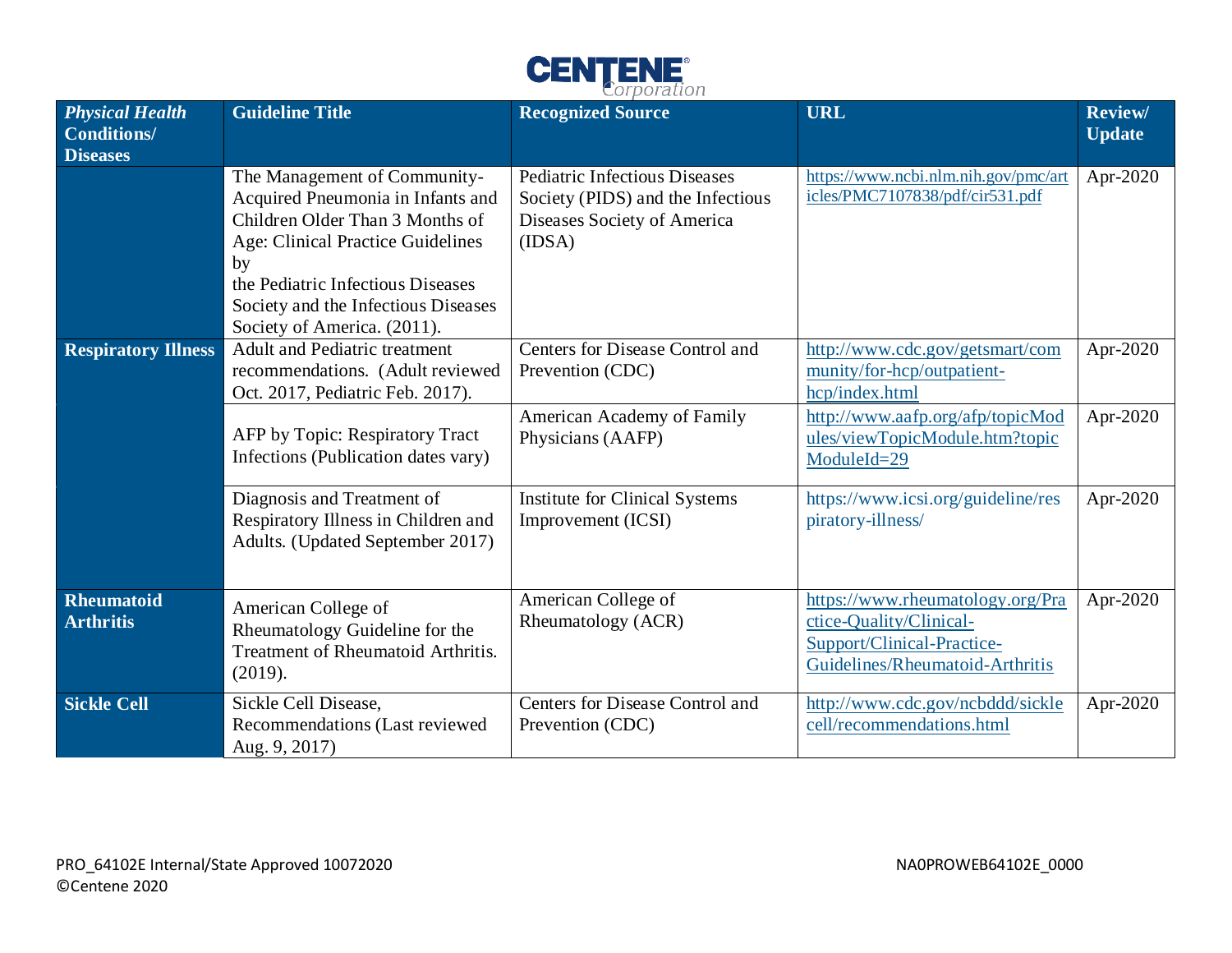

| <b>Physical Health</b><br><b>Conditions/</b><br><b>Diseases</b>     | <b>Guideline Title</b>                                                                                                                                         | <b>Recognized Source</b>                                                                                           | <b>URL</b>                                                                                                                                                 | <b>Review/</b><br><b>Update</b> |
|---------------------------------------------------------------------|----------------------------------------------------------------------------------------------------------------------------------------------------------------|--------------------------------------------------------------------------------------------------------------------|------------------------------------------------------------------------------------------------------------------------------------------------------------|---------------------------------|
|                                                                     | Evidence-Based Management of<br>Sickle Cell Disease: Expert Panel<br>report, $2014$                                                                            | National Institutes of Health Heart,<br>Lung, and Blood Institute                                                  | https://www.nhlbi.nih.gov/sites/de<br>fault/files/media/docs/sickle-cell-<br>disease-report%20020816_0.pdf                                                 | Apr-2020                        |
| <b>Special Health</b><br><b>Care Needs of</b><br><b>Adolescents</b> | Standards for Systems of Care for<br>Children and Youth with Special<br><b>Health Care Needs</b>                                                               | <b>Association Of Maternal And Child</b><br>Health Programs and the<br>National Academy For State Health<br>Policy | http://cyshcnstandards.amchp.org/<br>app-national-<br>standards/#/coredomain                                                                               | Apr-2020                        |
| <b>Tobacco Cessation</b>                                            | Committee Opinion 721: Smoking<br><b>Cessation During Pregnancy (Oct.</b><br>2017)                                                                             | American College of Obstetricians<br>and Gynecologists (ACOG)                                                      | https://www.acog.org/-<br>/media/project/acog/acogorg/clinical/f<br>iles/committee-<br>opinion/articles/2017/10/smoking-<br>cessation-during-pregnancy.pdf | Apr-202                         |
|                                                                     | Smoking and Tobacco Use<br>Cessation                                                                                                                           | Centers for Disease Control and<br>Prevention (CDC)                                                                | https://www.cdc.gov/tobacco/quit_<br>smoking/cessation/index.htm                                                                                           | Apr-2020                        |
|                                                                     | Tobacco Smoking Cessation in<br><b>Adults, Including Pregnant</b><br>Women: Behavioral and<br>Pharmacotherapy Interventions.<br>$(2015 - update in progress).$ | <b>United Preventive Services Task</b><br>Force (USPSTF)                                                           | https://www.uspreventiveservicest<br>askforce.org/uspstf/recommendati<br>on/tobacco-use-in-adults-and-<br>pregnant-women-counseling-and-<br>interventions  | Apr-2020                        |
|                                                                     | Tobacco Use in Children and<br><b>Adolescents: Primary Care</b><br>Interventions. $(2013 - update in$<br>progress).                                            | <b>United Preventive Services Task</b><br>Force (USPSTF)                                                           | https://www.uspreventiveservicest<br>askforce.org/uspstf/recommendati<br>on/tobacco-use-in-children-and-<br>adolescents-primary-care-<br>interventions     | Apr-2020                        |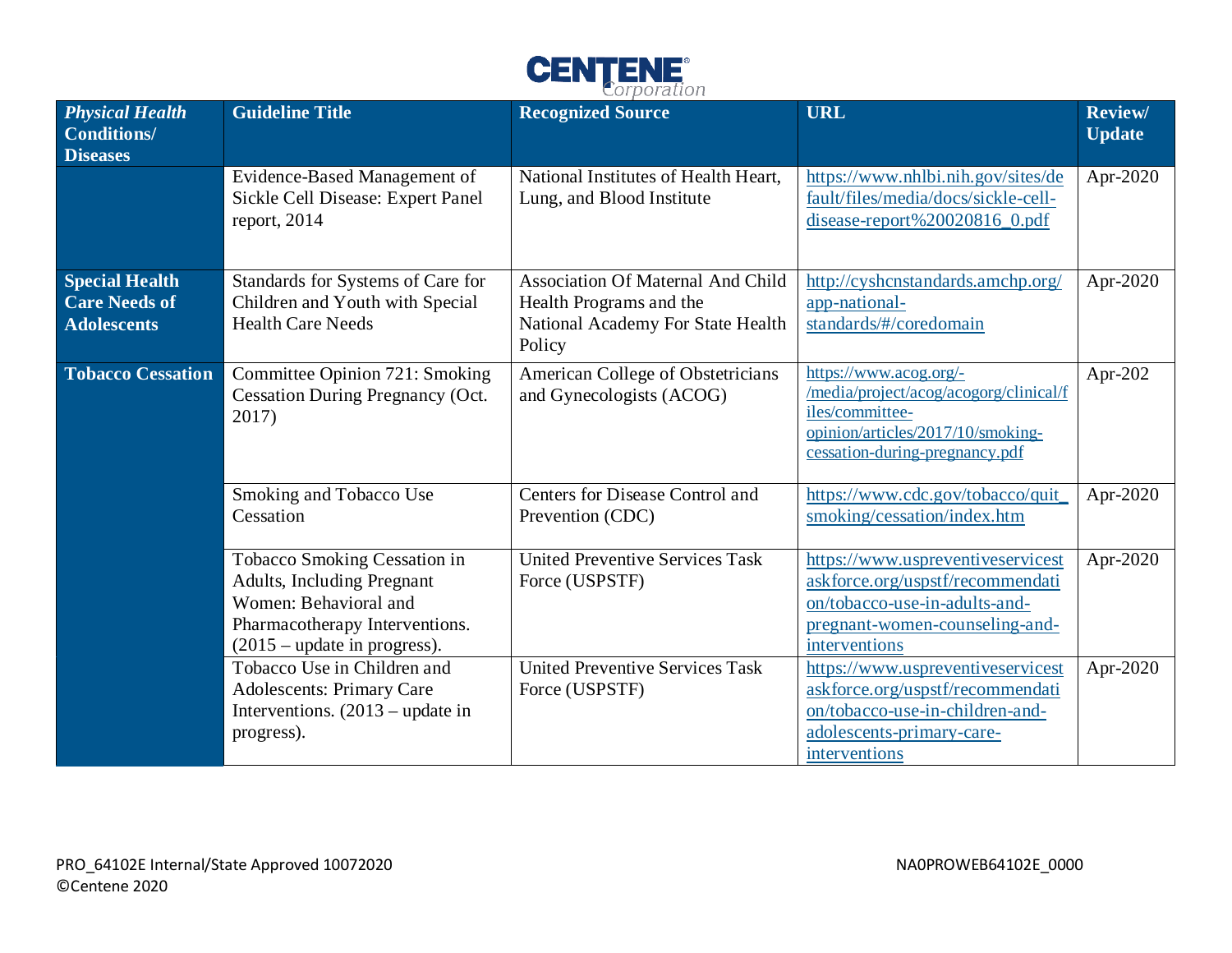

| <b>Physical Health</b><br><b>Conditions/</b><br><b>Diseases</b> | <b>Guideline Title</b>                                                                                                                                         | <b>Recognized Source</b>                                                                                                       | <b>URL</b>                                                                                                                                                | <b>Review/</b><br><b>Update</b> |
|-----------------------------------------------------------------|----------------------------------------------------------------------------------------------------------------------------------------------------------------|--------------------------------------------------------------------------------------------------------------------------------|-----------------------------------------------------------------------------------------------------------------------------------------------------------|---------------------------------|
|                                                                 | <b>Tobacco Smoking Cessation in</b><br>Adults, Including Pregnant<br>Women: Behavioral and<br>Pharmacotherapy Interventions.<br>$(2015 - update in progress).$ | <b>United Preventive Services Task</b><br>Force (USPSTF)                                                                       | https://www.uspreventiveservicest<br>askforce.org/uspstf/recommendati<br>on/tobacco-use-in-adults-and-<br>pregnant-women-counseling-and-<br>interventions | Apr-2020                        |
|                                                                 | Tobacco Use in Children and<br><b>Adolescents: Primary Care</b><br>Interventions. $(2013 - update in$<br>progress).                                            | <b>United Preventive Services Task</b><br>Force (USPSTF)                                                                       | https://www.uspreventiveservicest<br>askforce.org/uspstf/recommendati<br>on/tobacco-use-in-children-and-<br>adolescents-primary-care-<br>interventions    | Apr-2020                        |
| <b>Traumatic Brain</b><br><b>Injury (TBI)</b>                   | Management of Concussion-mild<br>Traumatic Brain Injury (mTBI).                                                                                                | United States Department of<br>Veteran Affairs (VA) and the<br>Department of Defense (DoD)                                     | https://www.healthquality.va.gov/<br>guidelines/Rehab/mtbi/                                                                                               | Apr-2020                        |
| Weight<br>management                                            | <b>Adult Weight Management (AWM)</b><br>Guideline (2014)                                                                                                       | Academy of Nutrition and Dietetics                                                                                             | http://www.andeal.org/topic.cfm?<br>menu=5276&cat=4688                                                                                                    | Apr-2020                        |
|                                                                 | <b>Clinical Report: Preventing Obesity</b><br>and Eating Disorders in<br>Adolescents. (Pediatrics Vol. 138<br>Iss.3 Sept. 2016 pp.1834-1842)                   | American Academy of Pediatrics<br>(AAP)                                                                                        | https://pediatrics.aappublications.o<br>rg/content/138/3/e20161649                                                                                        | Apr-2020                        |
|                                                                 | Managing Overweight and Obesity<br>in Adults: Systematic Evidence<br>Review from the Obesity Expert<br>Panel (2013)                                            | U.S. Department of Health and<br>Human Services, National Institute<br>of Health, National Heart, Lung,<br>and Blood Institute | http://www.nhlbi.nih.gov/health-<br>pro/guidelines/in-develop/obesity-<br>evidence-review                                                                 | Apr-2020                        |
|                                                                 | <b>Final Recommendation Statement</b><br>Obesity in Children and<br>Adolescents: Screening, June 2017                                                          | <b>U.S. Preventive Services Task</b><br>Force (USPSTF)                                                                         | https://www.uspreventiveservicest<br>askforce.org/uspstf/recommendati<br>on/obesity-in-children-and-<br>adolescents-screening                             | Apr-2020                        |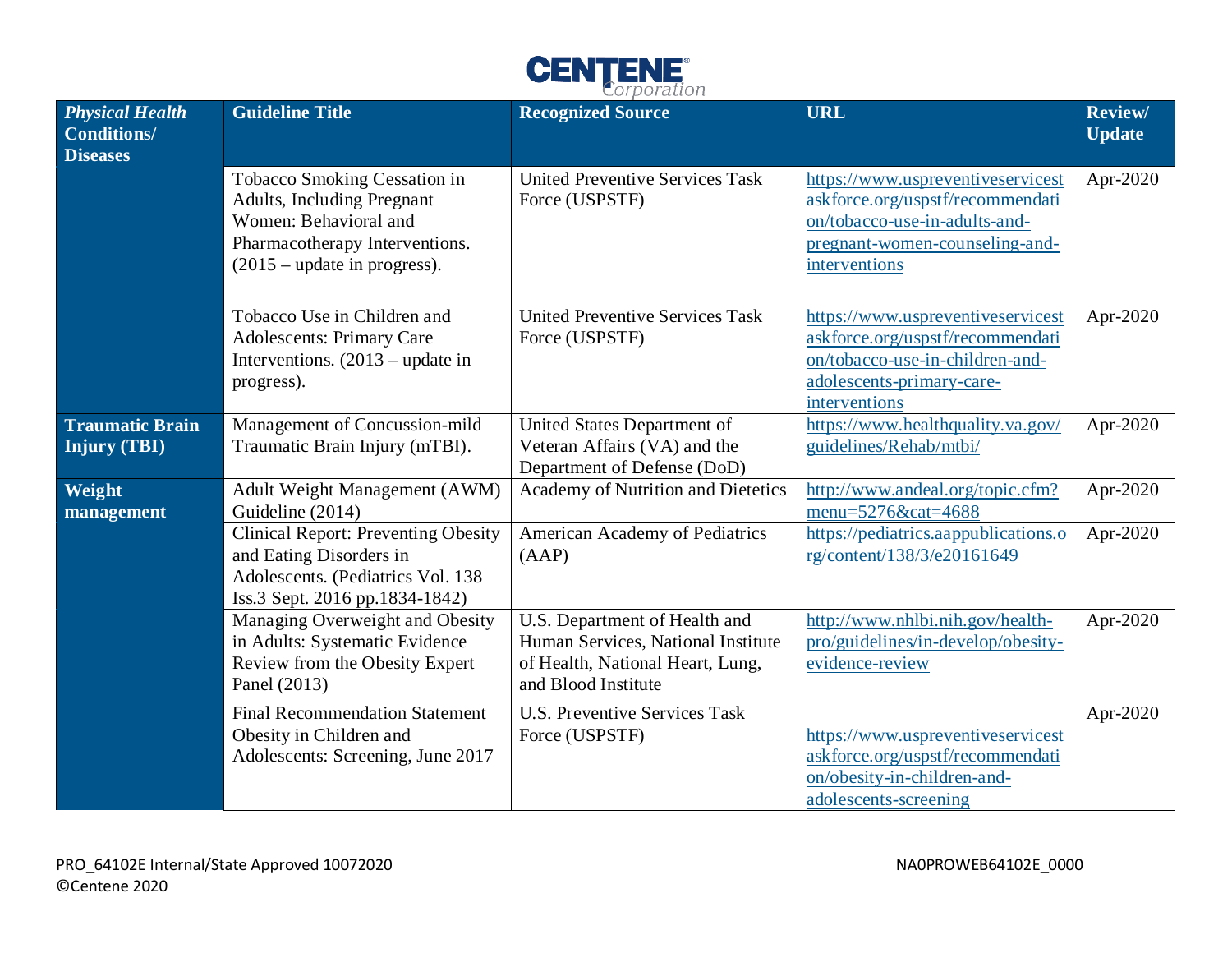

| <b>Physical Health</b><br><b>Conditions/</b><br><b>Diseases</b> | <b>Guideline Title</b>                                                                                                                             | <b>Recognized Source</b>                            | <b>URL</b>                                                                              | <b>Review/</b><br><b>Update</b> |
|-----------------------------------------------------------------|----------------------------------------------------------------------------------------------------------------------------------------------------|-----------------------------------------------------|-----------------------------------------------------------------------------------------|---------------------------------|
|                                                                 | Clinical practice guideline for<br>multicomponent behavioral<br>treatment of obesity and overweight<br>in children and adolescents (March<br>2018) | American Psychological<br>Association (APA)         | https://www.apa.org/obesity-<br>guideline/clinical-practice-<br>guideline.pdf           | Apr-2020                        |
| <b>Zika Virus</b>                                               | For Healthcare Providers: New<br>Zika and Dengue Testing Guidance<br>(November 2019)                                                               | Centers for Disease Control and<br>Prevention (CDC) | https://www.cdc.gov/zika/hc-<br>providers/clinical-<br>guidance/sexualtransmission.html | Apr-2020                        |

| <b>Behavioral Health</b>   | <b>Guideline Title</b>              | <b>Recognized Source</b>              | <b>URL</b>                              | <b>Review/</b> |
|----------------------------|-------------------------------------|---------------------------------------|-----------------------------------------|----------------|
| <b>Conditions</b> /        |                                     |                                       |                                         | <b>Update</b>  |
| <b>Diseases</b>            |                                     |                                       |                                         |                |
| <b>Attention-Deficit /</b> | Clinical Practice Guideline for the | <b>American Academy of Pediatrics</b> | https://pediatrics.aappublications.org/ | August-        |
| <b>Hyperactivity</b>       | Diagnosis, Evaluation, and          |                                       | content/144/4/e20192528                 | 2020           |
| <b>Disorder in</b>         | <b>Treatment of Attention-</b>      |                                       |                                         |                |
| <b>Children and</b>        | Deficit/Hyperactivity Disorder in   |                                       |                                         |                |
| <b>Adolescents</b>         | <b>Children and Adolescents</b>     |                                       |                                         |                |
| <b>Anxiety Disorders</b>   | Generalized Anxiety Disorder And    | National Institute for Health and     | https://www.nice.org.uk/guidance/       | Apr-2020       |
|                            | Panic Disorder In Adults:           | Care Excellence (NICE)                | c <sub>g</sub> 113                      |                |
|                            | Management (July 2019)              |                                       |                                         |                |
|                            |                                     |                                       |                                         |                |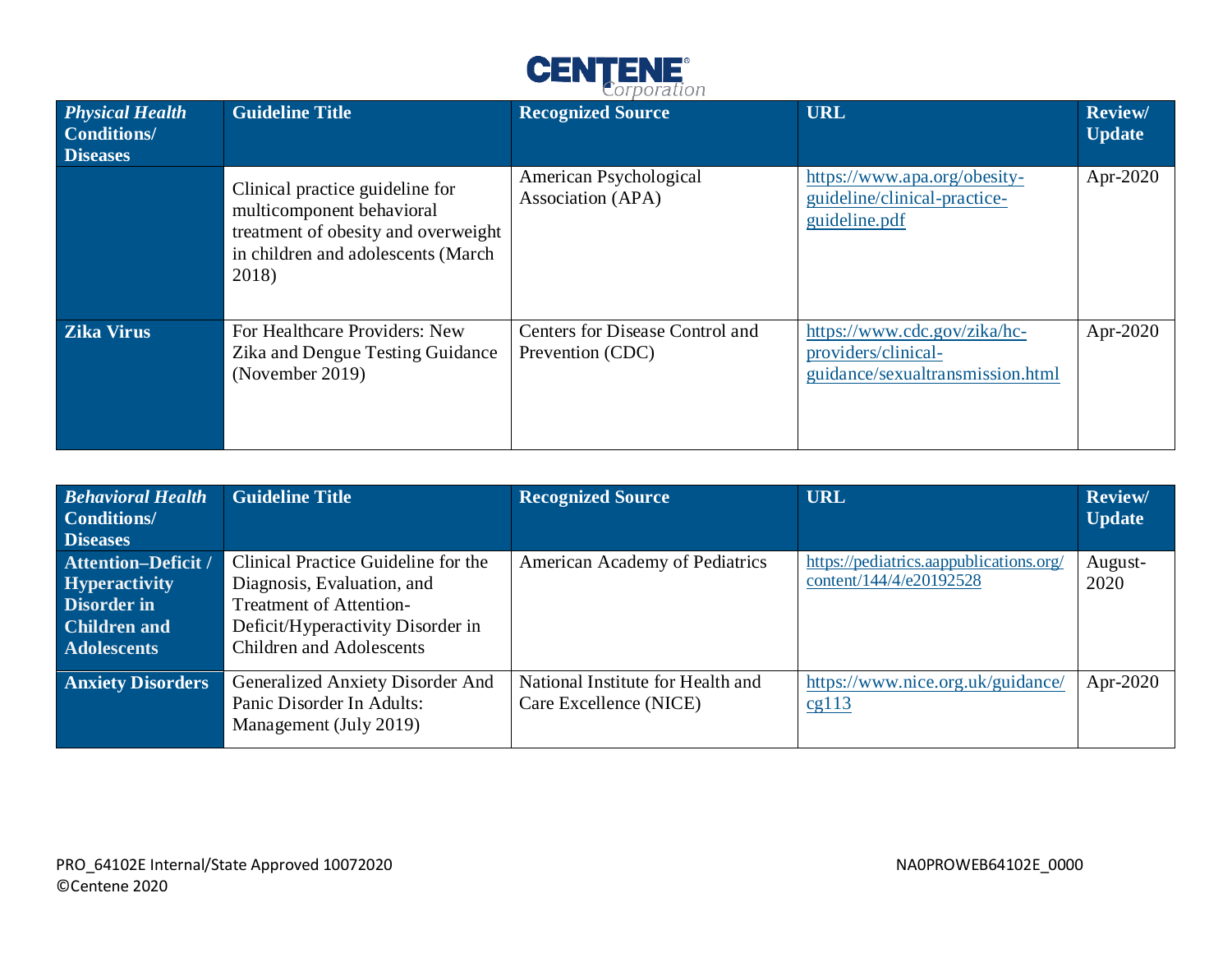

| <b>Behavioral Health</b><br><b>Conditions/</b><br><b>Diseases</b>               | <b>Guideline Title</b>                                                                                                                | <b>Recognized Source</b>                                                                   | <b>URL</b>                                                                                                                                                                                                                                                                               | Review/<br><b>Update</b> |
|---------------------------------------------------------------------------------|---------------------------------------------------------------------------------------------------------------------------------------|--------------------------------------------------------------------------------------------|------------------------------------------------------------------------------------------------------------------------------------------------------------------------------------------------------------------------------------------------------------------------------------------|--------------------------|
| <b>Autism</b>                                                                   | Practice Parameter for the<br>Assessment and<br>Treatment of Children and<br>Adolescents With<br>Autism Spectrum Disorder (2014)      | American Academy of Child and<br><b>Adolescent Psychiatry (AACAP)</b>                      | https://www.jaacap.org/action/doS<br>earch?occurrences=all&searchTex<br>t=Practice+Parameter+for+the+As<br>sessment+and+Treatment+of+Chil<br>dren+and+Adolescents+With+Aut<br>ism+Spectrum+Disorder&searchT<br>ype=quick&searchScope=fullSite<br>&journalCode=jaac                       | Apr-2020                 |
| <b>Depressive</b><br><b>Disorder</b>                                            | Management of Major Depressive<br>Disorder $(2016)$                                                                                   | United States Department of<br>Veteran Affairs (VA) and the<br>Department of Defense (DoD) | https://www.healthquality.va.gov/<br>guidelines/MH/mdd/                                                                                                                                                                                                                                  | Apr-2020                 |
| <b>Gender</b><br><b>Reassignment and</b><br><b>Transgender</b><br><b>Issues</b> | Guidelines for Psychological<br>Practice with Transgender and<br>Gender Nonconforming People                                          | American Psychiatric Association<br>(APA)                                                  | https://www.apa.org/practice/guid<br>elines/transgender.pdf                                                                                                                                                                                                                              | Apr-2020                 |
| <b>Obsessive</b><br><b>Compulsive</b><br>Disorder (OCD)                         | Obsessive Compulsive Disorder.<br>(Published 2007, Updated 2013)                                                                      | American Psychiatric Association<br>(APA)                                                  | https://www.psychiatry.org/psychi<br>atrists/practice/clinical-practice-<br>guidelines                                                                                                                                                                                                   | Apr-2020                 |
|                                                                                 | Practice Parameter for the<br>Assessment and Treatment of<br>Children and Adolescents with<br>Obsessive-Compulsive Disorder<br>(2012) | American Academy of Child and<br><b>Adolescent Psychiatry (AACAP)</b>                      | https://www.jaacap.org/action/doS<br>earch?occurrences=all&searchTex<br>t=Practice+Parameter+for+the+As<br>sessment+and+Treatment+of+Chil<br>dren+and+Adolescents+with+Obs<br>essive-<br>Compulsive+Disorder.+%282012<br>%29.&searchType=quick&search<br>Scope=fullSite&journalCode=jaac | Apr-2020                 |
| <b>Opioid Use</b><br><b>Disorder and</b><br><b>Treatment</b>                    | National Practice Guideline for the<br>Use of Medications in the<br><b>Treatment of Addiction Involving</b><br>Opioid Use (Dec. 2019) | American Society of Addiction<br>Medicine (ASAM)                                           | https://www.asam.org/docs/default<br>-source/quality-science/npg-jam-<br>supplement.pdf?sfvrsn=a00a52c2<br>$\overline{2}$                                                                                                                                                                | Sep-2020                 |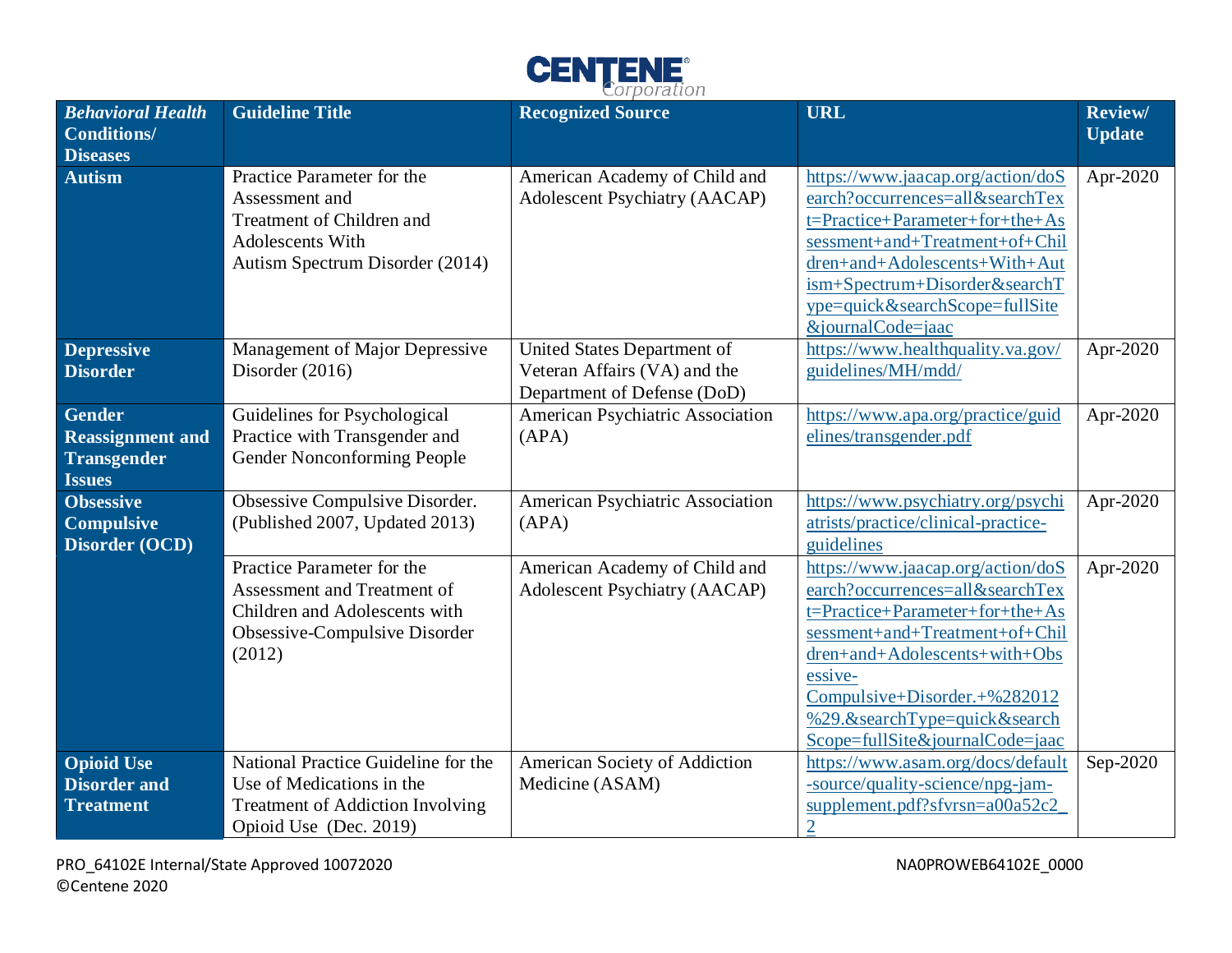

| <b>Behavioral Health</b><br><b>Conditions/</b><br><b>Diseases</b>                     | <b>Guideline Title</b>                                                                                                                | <b>Recognized Source</b>                                                                   | <b>URL</b>                                                                                                                                                        | <b>Review/</b><br><b>Update</b> |
|---------------------------------------------------------------------------------------|---------------------------------------------------------------------------------------------------------------------------------------|--------------------------------------------------------------------------------------------|-------------------------------------------------------------------------------------------------------------------------------------------------------------------|---------------------------------|
|                                                                                       | Federal Guidelines for Opioid<br>Treatment Programs (March 2015)                                                                      | <b>Substance Abuse and Mental</b><br><b>Health Services Administration</b><br>(SAMHSA)     | http://store.samhsa.gov/product/Fe<br>deral-Guidelines-for-Opioid-<br>Treatment-Programs/PEP15-<br><b>FEDGUIDEOTP</b>                                             | Apr-2020                        |
|                                                                                       | <b>Clinical Guidance for Treating</b><br>Pregnant and Parenting Women<br>With Opioid Use Disorder and<br>Their Infants (January 2018) | <b>Substance Abuse and Mental</b><br><b>Health Services Administration</b><br>(SAMHSA)     | http://store.samhsa.gov/product/Cl<br>inical-Guidance-for-Treating-<br>Pregnant-and-Parenting-Women-<br>With-Opioid-Use-Disorder-and-<br>Their-Infants/SMA18-5054 | Apr-2020                        |
|                                                                                       | <b>VA/DoD Clinical Practice</b><br>Guideline for Opioid Therapy for<br>Chronic Pain (2017)                                            | United States Department of<br>Veteran Affairs (VA) and the<br>Department of Defense (DOD) | https://www.healthquality.va.gov/<br>guidelines/Pain/cot/VADoDOTCP<br>G022717.pdf                                                                                 | Apr-2020                        |
| <b>Posttraumatic</b><br><b>Stress Disorder</b><br>and Acute Stress<br><b>Disorder</b> | Clinical Practice Guideline for the<br>Management of Posttraumatic<br><b>Stress Disorder and Acute Stress</b><br>Disorder             | United States Department of<br>Veteran Affairs (VA) and the<br>Department of Defense (DOD) | https://www.healthquality.va.gov/<br>guidelines/MH/ptsd/VADoDPTSD<br>CPGFinal.pdf                                                                                 | Apr-2020                        |
| Schizophrenia                                                                         | Practice Parameter for the<br>Assessment and Treatment of<br>Children and Adolescents with<br>Schizophrenia (2013)                    | American Academy Of Child And<br><b>Adolescent Psychiatry (AACAP)</b>                      | https://www.aacap.org/App_Them<br>es/AACAP/docs/practice_paramet<br>ers/Atypical_Antipsychotic_Medic<br>ations_Web.pdf                                            | Apr-2020                        |
| <b>Substance Use</b><br><b>Disorders</b><br><b>Management</b>                         | Clinical Practice Guideline for the<br>Management of Substance Use<br>Disorders $(2015)$                                              | Department of Veterans Affairs                                                             | https://www.healthquality.va.gov/<br>guidelines/MH/sud/                                                                                                           | Apr-2020                        |
| <b>Suicidal Behavior</b>                                                              | Assessment and Management of<br>Patients at Risk for Suicide (2019)                                                                   | Department of Veterans Affairs and<br>the Department of Defense<br>(VA/DoD)                | https://www.healthquality.va.gov/<br>guidelines/MH/srb/                                                                                                           | Apr-2020                        |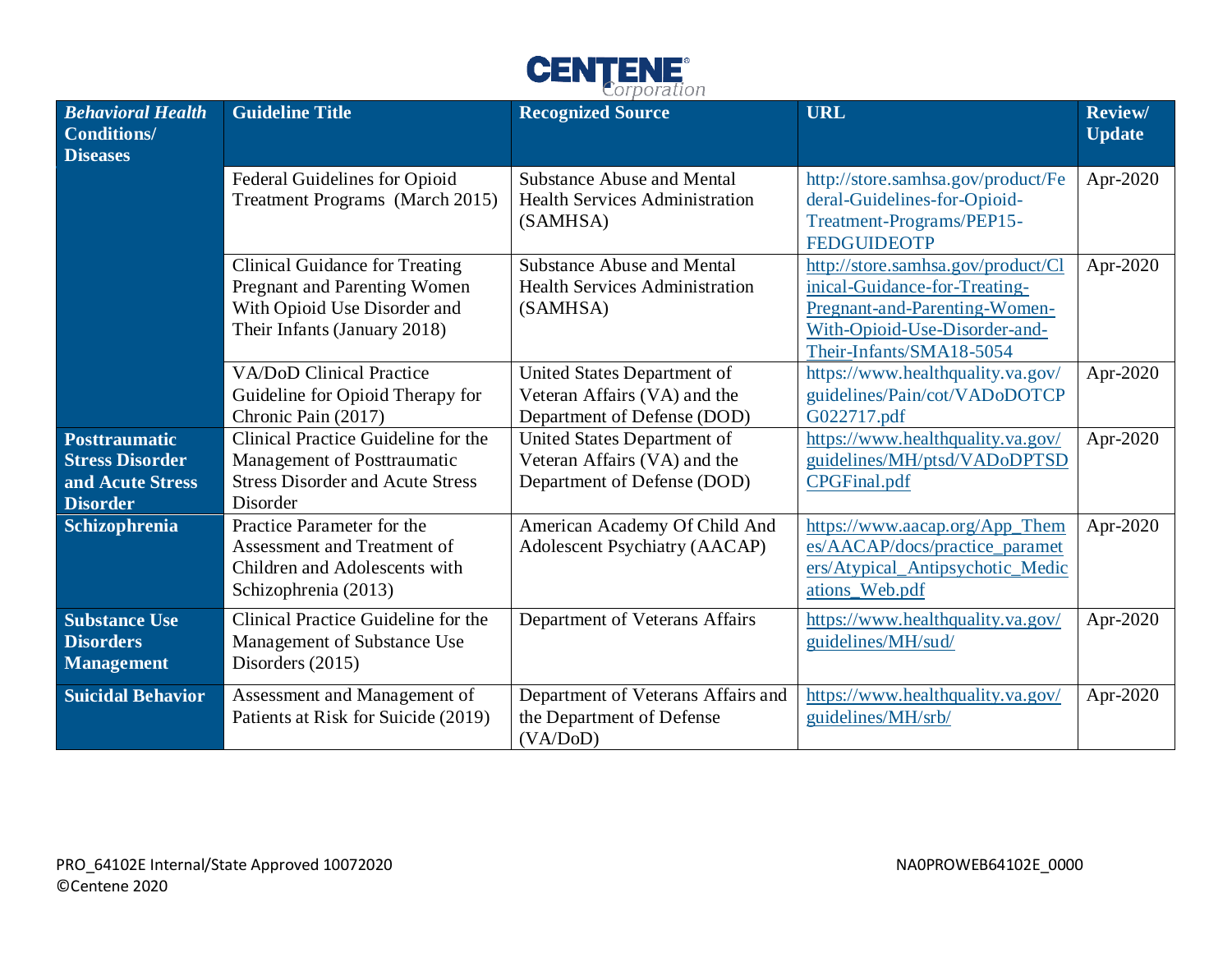

| <b>Revision log</b>                                                                                                                                                                                                                                                                                                                                                                                                                                                                                                                                                                                                                                                                                                                                                                                                                                                                                                                                                                                                                                                | <b>Date</b> | <b>Approval</b><br><b>Date</b> |
|--------------------------------------------------------------------------------------------------------------------------------------------------------------------------------------------------------------------------------------------------------------------------------------------------------------------------------------------------------------------------------------------------------------------------------------------------------------------------------------------------------------------------------------------------------------------------------------------------------------------------------------------------------------------------------------------------------------------------------------------------------------------------------------------------------------------------------------------------------------------------------------------------------------------------------------------------------------------------------------------------------------------------------------------------------------------|-------------|--------------------------------|
| Updated Adopted Clinical Practice and Preventive Health Guidelines attachment to most current versions of guidelines<br>(Added Practice Guidelines for ADHD, Adult Preventive Care, Asthma, Back Pain, Bipolar Disorder, Coronary Artery<br>Disease, Diabetes, Hyperlipidemia, Hypertension, Lead Screening, Major Depressive Disorder, Oppositional Defiant<br>Disorder, Panic Disorder, Pediatric Preventive Care, Perinatal Care, Respiratory Illness, Schizophrenia, Sickle Cell,<br>Stress Disorder, Substance Use Disorders, Tobacco Cessation, Use of Psychotropic Medication. Removed Practice<br>Guidelines for Back Pain, Coronary Artery Disease, Heart Failure, and Hyperlipidemia.)                                                                                                                                                                                                                                                                                                                                                                   | 07/15       | 07/15                          |
| Updated Adopted Clinical Practice and Preventive Health Guidelines attachment to most current versions of guidelines<br>(Added Practice Guidelines for Heart Failure, Respiratory Illness, and Pediatric Medical and Psychiatric Management).                                                                                                                                                                                                                                                                                                                                                                                                                                                                                                                                                                                                                                                                                                                                                                                                                      | 06/16       | 06/16                          |
| Updated Adopted Clinical Practice and Preventive Health Guidelines attachment to most current version of guidelines.<br>Added footer to notate Clinical Policy Committee approval dates. Revised column header to read, "Review/Update<br>Date".<br>Deleted the following as they are out of date:<br>The Practical Guide to the Identification, Evaluation, and Treatment of Overweight and Obesity in Adults; Lead<br>Toxicity How should patients exposed to lead be evaluated?; Practice parameter for the psychiatric assessment and<br>management of physically ill children and adolescents.<br>Updated heart failure guidelines to include, "2017 ACC/AHA/HFSA Focused Update of the 2013 ACCF/AHA<br>Guideline for the Management of Heart Failure: A Report of the ACC, AHA and HFSA (Circulation. 2017;<br>CIR.0000000000000509, originally published April 28, 2017)". Updated schizophrenia guidelines to include, "The<br>Practice Parameter for the Assessment and Treatment of Children and Adolescents with Schizophrenia (September<br>$2013$ ". | 07/17       | 07/17                          |
| Updated link to, "The Primary and Secondary Prevention of Coronary Artery Disease: American College of Chest<br>Physicians Evidence-Based Clinical Practice Guidelines".                                                                                                                                                                                                                                                                                                                                                                                                                                                                                                                                                                                                                                                                                                                                                                                                                                                                                           | 09/17       |                                |
| Added Sepsis Guidelines; Updated "Prevention and Control of Influenza with Vaccines" and "Smoking Cessation<br>During Pregnancy".                                                                                                                                                                                                                                                                                                                                                                                                                                                                                                                                                                                                                                                                                                                                                                                                                                                                                                                                  | 01/18       | 01/18                          |
| Updated CPG references and links.<br>Added: Noninvasive Treatments for Acute, Subacute, and Chronic Low Back Pain: A Clinical Practice Guideline From<br>the American College of Physicians; The National Physical Activity Plan: A Call to Action from the American Heart<br>Association (Circulation. 2015; 131:1932-1940); Lipid Management in Adults (February 2017); 2017<br>ACC/AHA/AAPA/ABC/ACPM/AGS/APhA/ASH/ASPC/NMA/PCNA Guideline for the Prevention, Detection,<br>Evaluation and Management of High Blood Pressure in Adults; A Report of the American College of<br>Cardiology/American Heart Association Task Force on Clinical Practice Guidelines; AHA Scientific Statement:                                                                                                                                                                                                                                                                                                                                                                      | 06/18       | 07/18                          |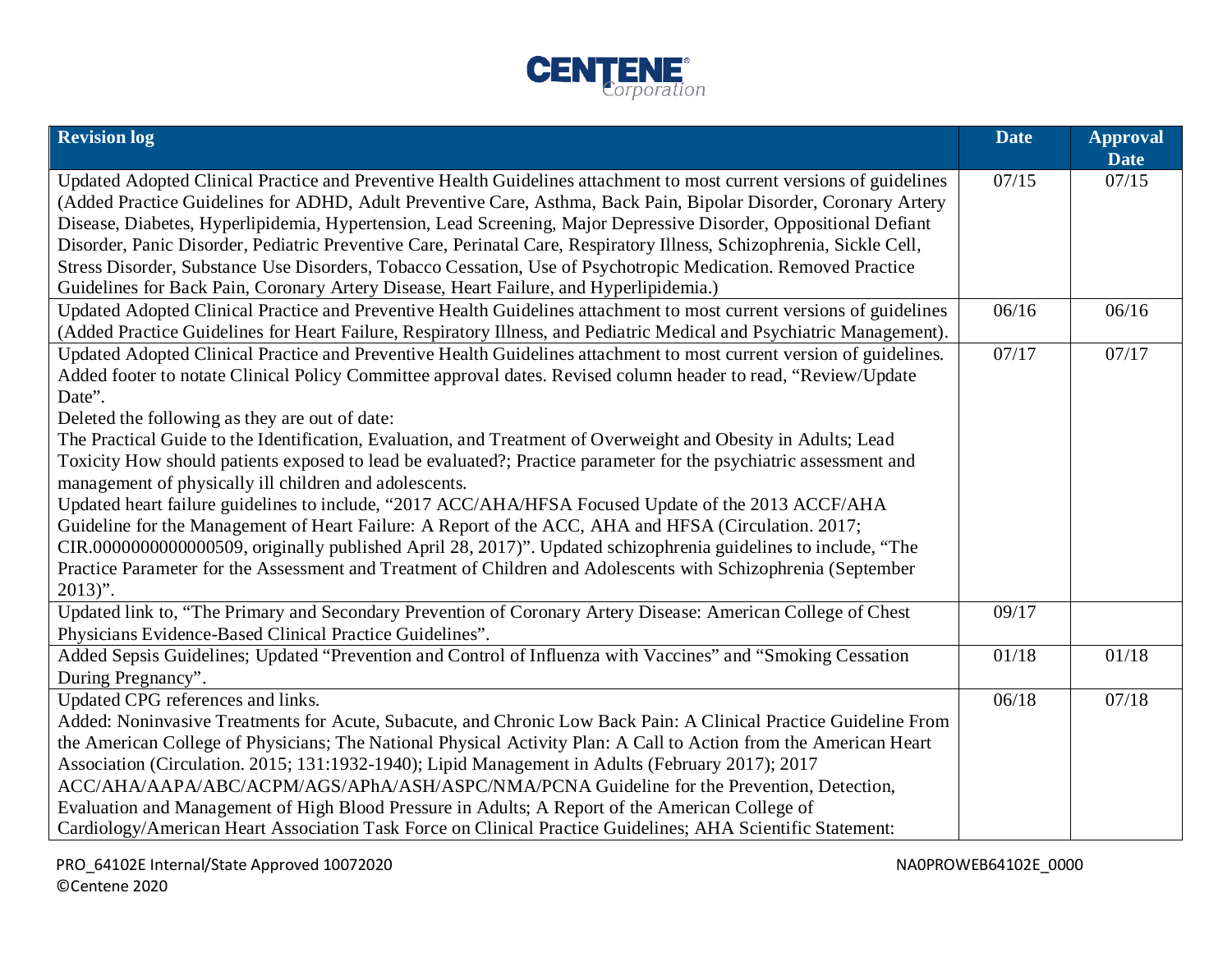

| <b>Revision log</b>                                                                                                                  | <b>Date</b> | <b>Approval</b><br><b>Date</b> |
|--------------------------------------------------------------------------------------------------------------------------------------|-------------|--------------------------------|
| Exercise and Physical Activity in the Prevention and Treatment of Atherosclerotic Cardiovascular Disease                             |             |                                |
| (Circulation. 2003; 107:3109-3116); Standards of Medical Care in Diabetes (Diabetes Care July 2017, 40: 811-987);                    |             |                                |
| HFSA 2010 Comprehensive Heart Failure Practice Guideline. (June 2010; 16: e1-e194); Childhood Obesity Prevention                     |             |                                |
| (2018); General Evidence-Based Guidelines & Choosing Wisely (2018)                                                                   |             |                                |
| Removed: ACC/AHA Prevention Guideline: 2013 ACC/AHA Guideline on the Treatment of Blood Cholesterol to                               |             |                                |
| Reduce Atherosclerotic Cardiovascular Risk in Adults. (Circulation 2014; 129:S1-S45); Evidence-Based Management                      |             |                                |
| of Sickle Cell Disease. Expert Panel Report, 2014; The Management of Sickle Cell Disease, Fourth Edition (2004).                     |             |                                |
| Updated ICSI links for lipid management, low back pain, and respiratory illness. Updated ACOG perinatal care                         | 02/19       |                                |
| guidelines to reflect the 2017 eighth edition.                                                                                       |             |                                |
| Reviewed and updated links and updated guideline versions as applicable.                                                             | 04/19       | 04/19                          |
| Removed the following outdated/expired clinical guidelines: 2012 Physical Therapy Association low back pain                          |             |                                |
| guideline; National physical activity plan; Primary and secondary prevention of coronary artery disease; AHA                         |             |                                |
| scientific statement: exercise and heart failure; NHLBI 3 <sup>rd</sup> report on detection, evaluation, and treatment of high blood |             |                                |
| cholesterol; AAP Active healthy living: prevention of childhood obesity; AAP Expert Committee recommendations                        |             |                                |
| regarding child and adolescent overweight and obesity; AAFP guideline on streptococcal pharyngitis.                                  |             |                                |
| Added the following guidelines: AHA routine assessment and promotion of physical activity in healthcare settings;                    |             |                                |
| AHA primary prevention of cardiovascular disease; NHLBI evidence based management of sickle cell disease; AAP                        |             |                                |
| preventing obesity and eating disorders in adolescents; APA guidelines for behavioral treatment of obesity and                       |             |                                |
| overweight in children and adolescents.                                                                                              |             |                                |
| Removed the following expired behavioral health clinical guidelines: AAP: ADHD (2001 and 2011 titles); AACAP:                        |             |                                |
| ADHD, Anxiety, Bipolar Disorder, Depressive Disorders, Oppositional Defiant Disorder, Schizophrenia, and                             |             |                                |
| psychotropic medication; APA: Bipolar Disorder, Major Depressive Disorder, Panic Disorder, Schizophrenia, Stress                     |             |                                |
| Disorders, and Substance Use Disorder.                                                                                               |             |                                |
| Added the following behavioral health guidelines: APA: alcohol use disorder, antipsychotics for dementia, PTSD, and                  |             |                                |
| psychiatric evaluation of adults: AAP: developmental disorders and early childhood emotional and behavioral                          |             |                                |
| problems; AACAP: Eating disorders and reactive attachment/disinhibited social engagement disorders.                                  |             |                                |
| Added approval dates to revision log and removed them from page footer.                                                              |             |                                |
| Added ASTRO guideline for whole breast radiation therapy                                                                             | 05/19       | 05/19                          |
| Reviewed and updated links and guideline version as appropriate. Updated 2018 to 2019 for the Global Strategy For                    | 04/20       | 04/20                          |
| Asthma Management and Prevention, along with updating the URL; Updated Diagnosis and Treatment of Low Back                           |             |                                |
| Pain to reflect new date of February 5, 2008; added Guidelines on Hypofractionation for Localized Prostate Cancer,                   |             |                                |
| November 2018 and Guideline on Clinically Localized Prostate Cancer, April 2017 along with the URLs; Updated the                     |             |                                |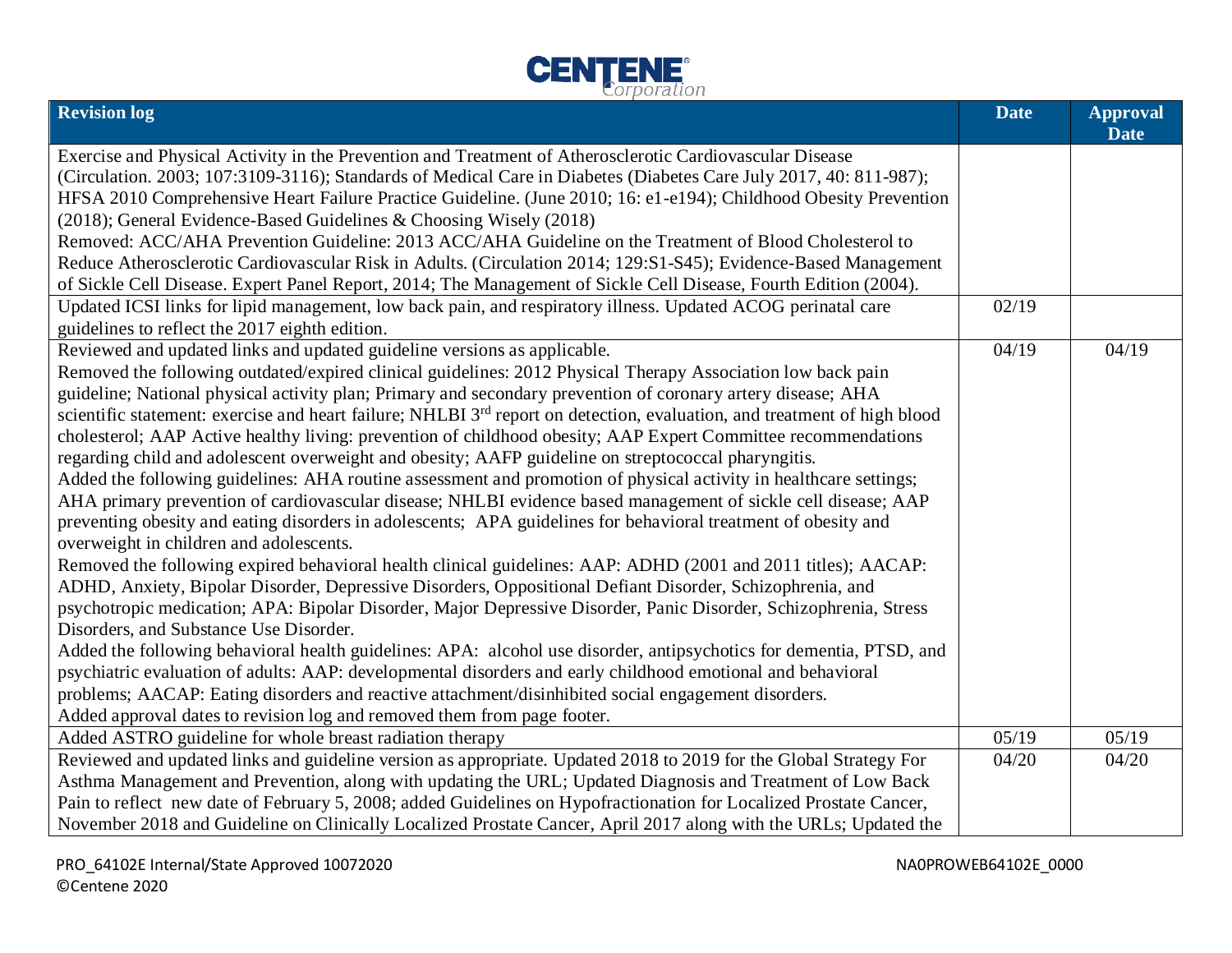

| <b>Revision log</b>                                                                                                  | <b>Date</b> | <b>Approval</b><br><b>Date</b> |
|----------------------------------------------------------------------------------------------------------------------|-------------|--------------------------------|
| URL for Integrated Guidelines for Cardiovascular Health and Risk Reduction in Children and Adolescents; Updated      |             |                                |
| the URL for Guideline on the Assessment of Cardiovascular Risk; Updated the URL and added indication of              |             |                                |
| correction for Guideline on the Primary Prevention of Cardiovascular Disease: A Report of the American College of    |             |                                |
| Cardiology/American Heart Association Task Force on Clinical Practice Guidelines; Updated URL and year (2020) for    |             |                                |
| Consensus Statement by the American Association of Clinical Endocrinologists and American College of                 |             |                                |
| Endocrinology on Comprehensive Type 2 Diabetes Management Algorithm; Updated Recommended adult                       |             |                                |
| immunization schedule for ages 19 years and older and for child and adolescent to reflect 2020; Updated URL and year |             |                                |
| (2020) for Prevention and Control of Seasonal Influenza with Vaccines; Updated year (2020) for Periodicity Schedule: |             |                                |
| Recommendations for Preventive Pediatric Health Care; Updated URL for guidelines for Perinatal Care; Updated URL     |             |                                |
| for Final Recommendation Statement Obesity in Children and Adolescents; Updated URL for Committee Opinion 721:       |             |                                |
| Smoking Cessation During Pregnancy. Removed the following conditions: Alcohol Use Disorder, Dementia,                |             |                                |
| Developmental Disorders, Emotional and Behavioral Problems, Eating Disorders, Post-Traumatic Stress Disorder,        |             |                                |
| Psychiatric Evaluation, Reactive Attachment Disorder and Disinhibited Social Engagement Disorder. Added              |             |                                |
| additional Guideline Title under Back Pain, Clinical Practice Guideline for Diagnosis and Treatment of Low Back      |             |                                |
| Pain. Added two additional guidelines under Cancer, ASCO Guidelines by Clinical Area and NCCN Guidelines &           |             |                                |
| Clinical Resources. Added additional guideline to COPD, Clinical Practice Guideline for the Management of Chronic    |             |                                |
| Obstructive Pulmonary Disease. Added Congenital Disorders: The Care of Children With Congenital Heart Disease        |             |                                |
| in Their Primary Medical Home. Added Epilepsy, Guidelines by Topic: Epilepsy. Added Frailty and Special              |             |                                |
| Populations, American Geriatrics Society 2019 Updated AGS Beers Criteria for Potentially Inappropriate Medication    |             |                                |
| Use in Older Adults, and Managing Medicines for Adults Receiving Social Care in the Community. Added                 |             |                                |
| Hemophilia, NHF-McMaster Guideline on Care Models for Hemophilia Management. Added HIV/AIDS, Human                   |             |                                |
| Immunodeficiency Virus (HIV) Infection: Screening, Prevention of Human Immunodeficiency Virus (HIV) Infection:       |             |                                |
| Preexposure Prophylaxis, Routine Human Immunodeficiency Virus Screening, Diagnosis and Management of Acute           |             |                                |
| HIV Infection, and Recommendations for the Use of Antiretroviral Drugs in Pregnant Women with HIV Infection and      |             |                                |
| Interventions to Reduce Perinatal HIV Transmission in the United States. Added Transitions of Care in the Long-Term  |             |                                |
| Care Continuum, AMDA. Added CDC Guideline "Prescribing Opioids for Chronic Pain". Added Osteoporosis,                |             |                                |
| Clinical Practice Guidelines for the Diagnosis and Treatment of Postmenopausal Osteoporosis and ACOG Practice        |             |                                |
| Bulletin N. 129, Osteoporosis. Added Palliative Care, Palliative Care for Adults. Added Pneumonia, Management of     |             |                                |
| Adults with Hospital-acquired and Ventilator-associated Pneumonia, and The Management of Community-Acquired          |             |                                |
| Pneumonia in Infants and Children Older Than 3 Months of Age. Added Rheumatoid Arthritis, American College of        |             |                                |
| Rheumatology Guideline for the Treatment of Rheumatoid Arthritis. Added Special Health Care Needs of                 |             |                                |
| Adolescents, Standards for Systems of Care for Children and Youth with Special Health Care Needs. Added two          |             |                                |
| guidelines for Tobacco Cessation, Tobacco Smoking Cessation in Adults, Including Pregnant Women and Tobacco          |             |                                |